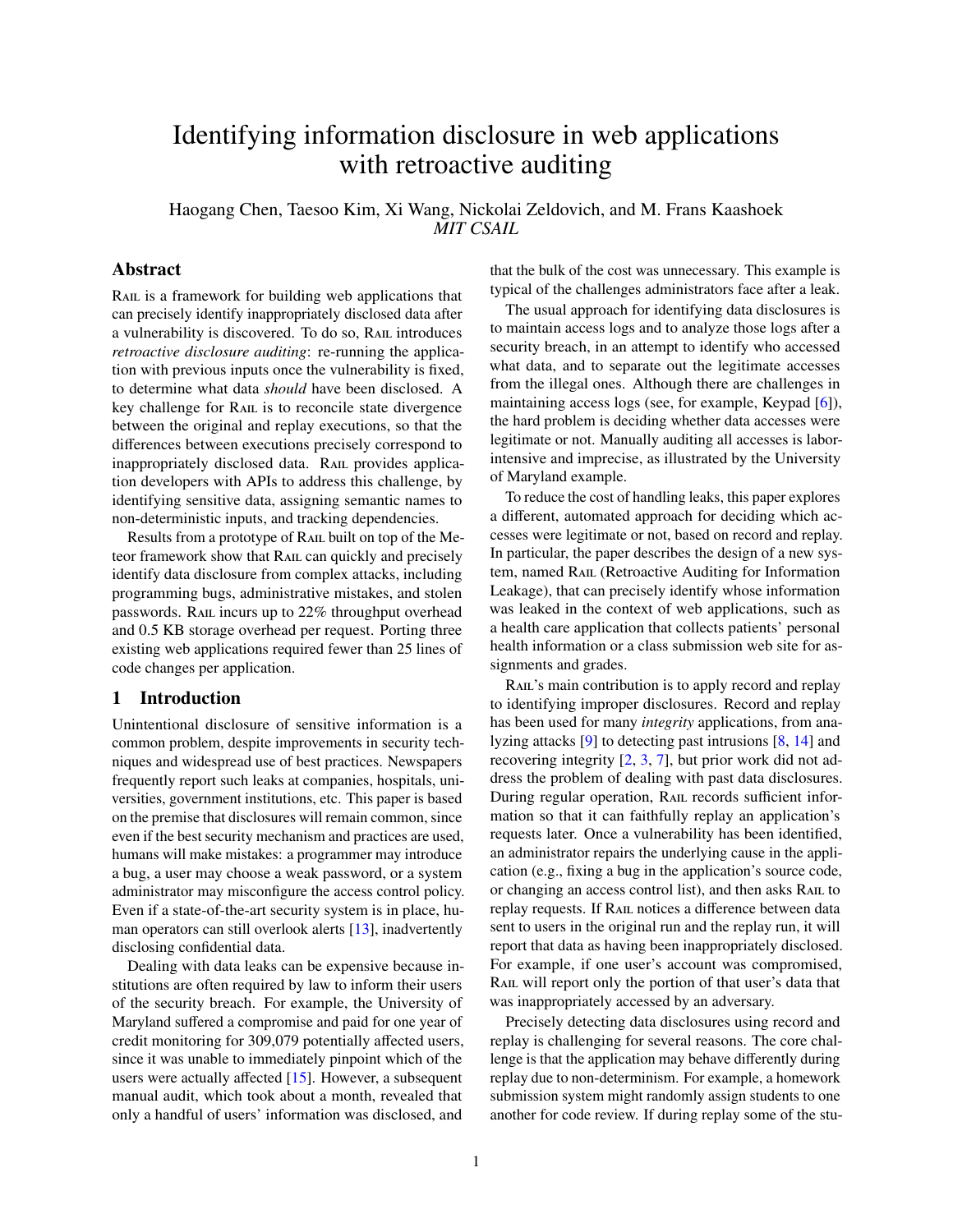dents are missing (e.g., because they were the attackers), the system might produce an entirely different assignment for code review. As a result, the replay will send different homework submissions to each student, and RAIL might report all previous homeworks as having been inappropriately disclosed. Previous record and replay systems do not have adequate solutions to this problem; they take a best-effort approach, and any final state is acceptable in the end, as long as all effects of the attack are gone [\[2,](#page-14-6) [7\]](#page-14-8). In contrast, RAIL's goal is to minimize divergence between normal execution and replay, in order to precisely identify illegal data disclosures.

A second challenge lies in identifying what represents a data item in the first place. For example, in the homework submission system, what is the unit of data disclosure that should be reported to the administrator?

A third challenge lies in tracking dependencies in application code at a fine granularity (e.g., individual functions). Previous systems either tracked code dependencies at a coarse granularity (e.g., source files loaded by the application [\[2\]](#page-14-6)), or made extensive changes to the interpreter to record fine-grained dependencies [\[8\]](#page-14-4). However, neither approach is ideal in practice.

Finally, a fourth challenge is making replay fast so that an administrator can quickly audit for data disclosures over long periods of time. One month of requests must not take a month replay.

RAIL addresses these challenges by providing an explicit API for developers to help administrators record and replay applications. For instance, in the homework submission system, the programmer uses RAIL's API to assign semantic names to random pairings between students (see  $\S$ 7.2), enabling the system to preserve assignments during replay, even if some students are gone. The API includes annotations to identify data, assign semantic names to non-deterministic inputs, and record dependencies on state for selective replay.

We implemented the RAIL API in the context of Meteor [\[11\]](#page-14-9), a framework for building web applications. The API's design is not limited to Meteor. We chose Meteor because it cleanly separates data items and web interfaces via asynchronous messages. Because of this property (which is common in modern web frameworks), we were able to implement much of RAIL inside of Meteor, greatly reducing the need for application changes. In fact, we were able to port existing, deployed Meteor applications (e.g., a health survey application, a homework submission application, and a social news application) to RAIL with few changes to the application code.

We evaluated RAIL using these applications and several synthetic attacks, based on common vulnerabilities (e.g., code bugs and user mistakes) that result in direct data disclosures or back doors that leak data indirectly. Our results show that RAIL is precise, efficient, and practical: Rail accurately flags all inappropriate disclosures with few false reports and minimal re-execution; the throughput and storage overhead of Rail during recording is 22% and 0.5 KB per request, respectively; and porting several web applications to use RAIL's API required fewer than 25 lines of code changes per application.

RAIL cannot identify all data leaks. For example, attacks that copy the database from the server through some external mechanism (e.g., an NSA employee with access to the server) are outside of the scope of RAIL. In general, Rail does *not* handle attacks by system administrators, or covert channels; Rail focuses on data disclosed through the web application's normal interface.

The rest of the paper is organized as follows. [§2](#page-1-0) discusses previous related work.  $\S$ 3 shows how to use RAIL from the perspective of site administrators and application developers.  $\frac{64}{9}$  summarizes RAIL's assumptions and requirements. [§5](#page-3-1) describes the high-level design of RAIL. [§6](#page-5-0) presents RAIL's uniform interface for managing shared objects. [§7](#page-7-0) details the replay and handling of nondeterminism. [§8](#page-9-0) describes our prototype implementation of RAIL. [§9](#page-9-1) evaluates RAIL's effectiveness. [§10](#page-12-0) discusses our experience of with RAIL.  $§11$  concludes.

# <span id="page-1-0"></span>2 Related work

RAIL is the first practical system for precisely auditing unauthorized data disclosures. Much of the previous work on auditing has focused on logging *all* accesses to confidential data. For example, Keypad [\[6\]](#page-14-2) and Pasture [\[10\]](#page-14-10) use either cryptography or trusted hardware to maintain a centralized audit log of data accesses, while allowing low-overhead access to this data across many distributed devices. While this model is a good one for auditing unauthorized access when a user's device is stolen, it cannot distinguish legitimate from unauthorized accesses if there is a mistake in the access control policy.

Information flow control and taint tracking systems, such as TaintDroid  $[5]$  and TightLip  $[16]$ , try to prevent disclosure of confidential data in the first place. However, we believe such systems cannot be 100% effective, and disclosures will still happen. For example, a system administrator may misconfigure labels, or a user's password may be guessed by an attacker. Unlike these systems, RAIL does not try to prevent any data leaks; rather, it can detect the leak after the fact without a priori knowledge about which data is sensitive. Moreover, although RAIL and TightLip [\[16\]](#page-14-12) share the common idea of comparing execution outputs, RAIL addresses the unique challenge of reconciling state divergence, which improves auditing accuracy and performance.

Similarly, encryption is often used to prevent data disclosure in the face of a compromised server, such as in the Mylar web framework [\[12\]](#page-14-13). However, encryption does not protect against all disclosures, such as when an ad-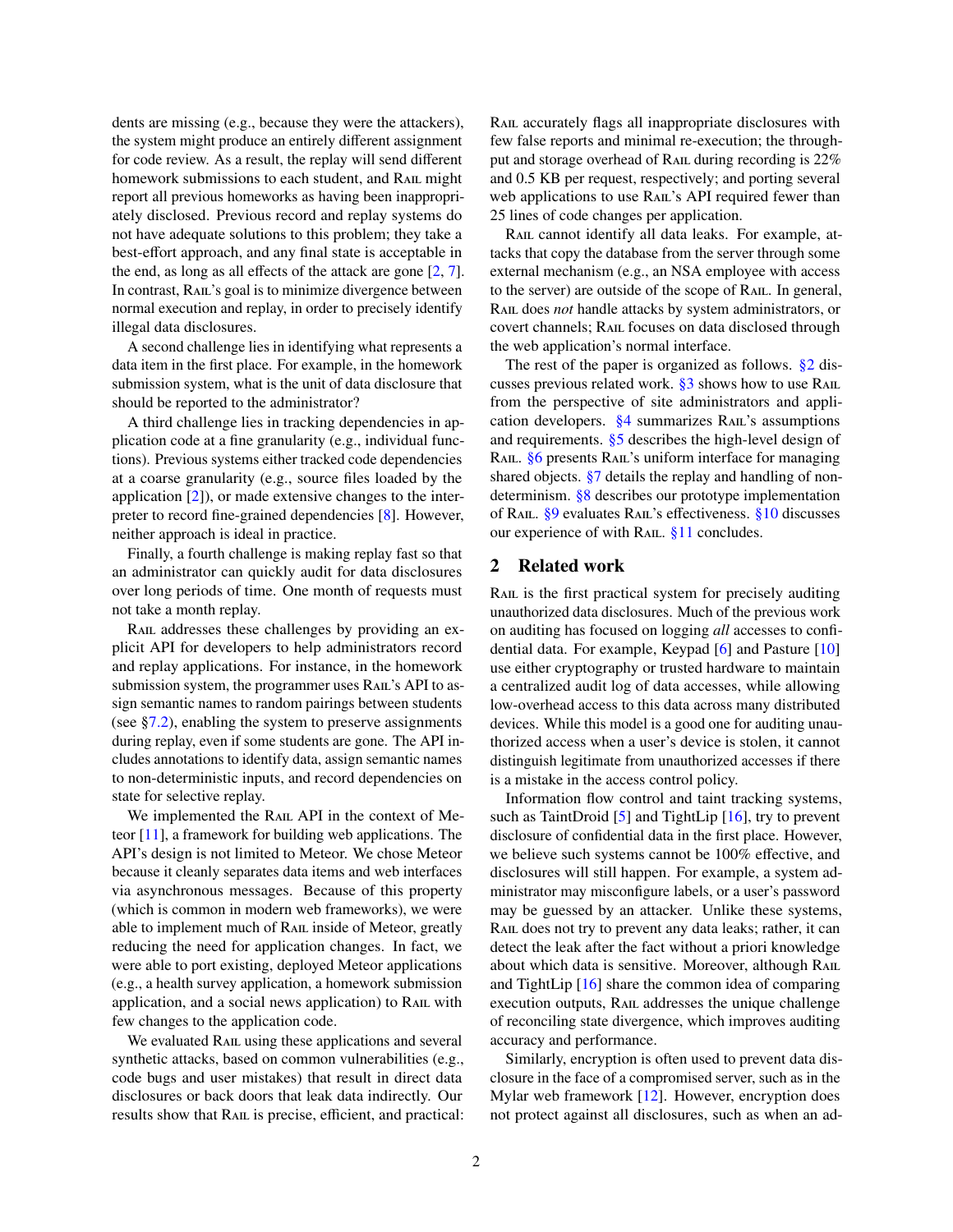```
1 var Users = App.getDBCollection('users');
2 var Homeworks = App.getDBCollection('hws');
3 var Answers = App.getDBCollection('answers');
4 App.publish('pub_ans', function (userid) {
5 - \text{var} uid = userid;
6 + var uid = App.getSessionUserId();
7 var u = Users.findOne( {_id: uid} );
8 if (u && u.profile.type === 'staff')
9 return Answers.findAll();
10 return Answers.find( {user: uid} );
_{11} }):
12 App.method('submit', function(hw_id, answer) {
13 var uid = App.getSessionUserId();
14 var hw = Homework.findOne( {_id: hw_id} );
15 var ctx = Rail.inputContext(hw_id, uid);
16 if (!uid || !hw || hw.dueDate < ctx.date())
17 throw new Error('Submission failed');
18 Answers.insert( {_id: ctx.random(),
19 hw: hw_id, user: uid, answer: answer} );
20 });
```
<span id="page-2-1"></span>Figure 1: Part of the server-side code from a homework submission application as our running example. Invocations of built-in framework APIs are prefixed with App; RAIL-specific API are prefixed with Rail.

ministrator misconfigures a system or when programmers make mistakes in the application logic.

RAIL uses many ideas from prior work on record and replay, such as the action history graph and selective replay from Retro [\[7\]](#page-14-8), and the comparison of normal execution and replay from Rad [\[14\]](#page-14-5) and Poirot [\[8\]](#page-14-4). RAIL's key contribution lies in providing an API that programmers can use to minimize divergence during replay. Prior replay systems were focused on restoring integrity, and reducing divergence was not a priority, resulting in heuristic solutions that attempted to match up replay with normal execution but did not offer strong guarantees. For example, Retro matches non-deterministic system calls in sequential order [\[7\]](#page-14-8), which might not make sense in our homework submission system's code review assignments. Poirot [\[8\]](#page-14-4) stops replay when it detects the entry point of an attack, and reports only the initial problematic request; RAIL identifies leaked data in all future requests that are indirectly affected by the attack, and reports precisely which data items were disclosed.

Brown's undoable mail server [\[1\]](#page-14-14) proposes structuring server software around a *verb* API to handle replay after state changes. However, Brown's API is not designed to identify data items that may be disclosed.

# <span id="page-2-0"></span>3 Using RAIL

Using RAIL with an application involves three main phases. First, the application developer modifies their application's source code to invoke the Rail API. Second, during normal operation, RAIL records inputs to the web application, along with other information specified through the RAIL API, to a log. Third, when an administrator detects that there was a problem, she can describe the problem to RAIL (e.g., supply a patch or fix an access control list,



<span id="page-2-2"></span>Figure 2: Typical workflow for the running example. 1) The client sends an RPC request to subscribe to the "pub\_ans" dataset. 2) The corresponding publish handler is executed, which returns a query. 3) The server runs the query and sends the initial dataset to the client via "updated" messages. 4) The client calls the RPC method "submit" to hand in an answer to a homework. 5) The server runs the method handler, which updates the database. 6) The server reruns published queries affected by the update, and pushes updates to *all* clients that subscribed to it, via several "updated" messages.

and pinpoint the time when the problem first arose). RAIL will replay requests from the start of the problem, detect which data items may have been inappropriately disclosed as a result, and report them to the administrator.

To understand how this works, consider an example application: a website for submitting homework assignments. [Figure 1](#page-2-1) shows the server-side code of this application, written in the Meteor framework [\[11\]](#page-14-9), along with changes that the developer would make to use the Rail API. [Figure 2](#page-2-2) illustrates a typical workflow for the code. The application defines an RPC method "submit" (line 12), which allows students to submit their answers to a homework. The framework does not explicitly send data to the clients, but adopts a publish–subscribe pattern: the server publishes a database query with a name (line 4); when the results of the query might change, the server reruns the query and pushes any updates to all clients that subscribed to it. As we can see from lines 7–10, the publish code returns different queries based on the user's account profile: course staff members are permitted to see all submissions, but students can see only their own.

Suppose the application developer made a mistake checking permissions; as can be seen on lines 5–6, the mistake allows the client to supply the current user ID as an argument to the pub\_ans subscription, instead of using the App.getSessionUserId method, which returns the currently authenticated user ID; such a mistake was discovered in the Telescope social news application [\[4\]](#page-14-15). This mistake could have been exploited by an adversary to view all students' submissions, by supplying the user ID of a staff member when subscribing to pub\_ans.

After running the application with RAIL for a while, the site administrator discovers the vulnerability. She wants to know if an adversary exploited the bug, and whose homework submissions were disclosed as a result. To do so, she first applies a patch that fixes the bug (lines 5–6),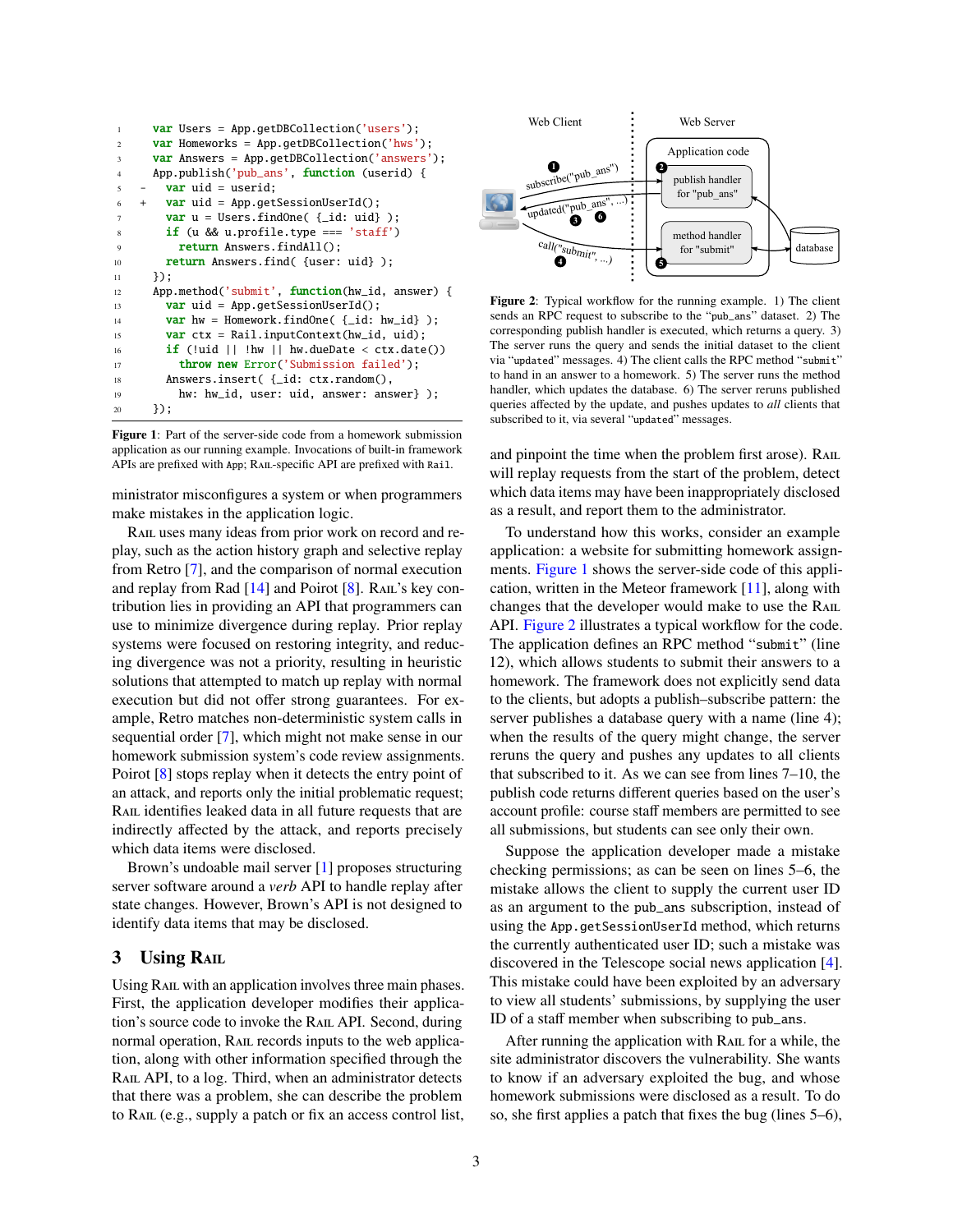```
Leaked data for session RuZw9cCaDMJLdsj8G:
Login: evil_student @ 4/24/2014 3:14:15 PM
   IP: 192.168.0.10
  - answers/fNKXudhNDF7 fields: answer, grade, ...
  - answers/jxT5w7jRJpm fields: answer, grade, ...
...
```
<span id="page-3-2"></span>Figure 3: An example report from RAIL indicating that several homework submissions were inappropriately disclosed.

and specifies a time before any possible disclosures (e.g., the time of the first submission). Then she launches the web application again in replay mode. RAIL re-executes all subsequent events which might be affected by the patch. Finally, Rail compares the new data items sent to each client with those from the original execution, and generates a disclosure report that details any differences. For example, [Figure 3](#page-3-2) shows a possible report for this example, indicating that several homework submissions were inappropriately disclosed to a client at a particular IP address.

In order to precisely identify disclosed data, RAIL requires application developers to use RAIL APIs to name and access shared objects and to annotate nondeterministic inputs in their code. These names, known as *context identifiers*, help RAIL match up semantically equivalent operations between the original execution and re-execution. For example, on line 15 of [Figure 1,](#page-2-1) the code creates an input context with an identifier composed of the homework ID and user ID, and uses the context to generate dates and random numbers (lines 16 and 18). As long as the identifier remains unchanged during reexecution, Rail will reproduce the same date and random number from the context. RAIL also relies on context identifiers to track dependencies, as we describe in [§6.](#page-5-0)

All non-deterministic inputs and shared objects, including current date and time, random numbers, session variables, database records, and top-level functions, must be accessed via a RAIL wrapper to preserve access semantics during replay. In principle, this could be a burden for the programmer, but in our experience, most of the wrapping can be confined to the web framework itself, requiring little additional per-application effort from the developer. In the example application from [Figure 1,](#page-2-1) the developer uses standard APIs from the underlying web framework to retrieve the currently logged-in user (lines 6 and 13), and access the database (lines 7, 9, 10, 14, and 18). Behind the scenes, the web framework itself contains calls to the Rail APIs that wrap these objects, taking care of object naming and dependency tracking.

# <span id="page-3-0"></span>4 Assumptions

RAIL relies on the following assumptions to work properly. First, the developer should correctly use RAIL APIs to access shared objects, read non-deterministic inputs, and generate outputs. Developers should also name context

identifiers appropriately so that states can be matched up during re-execution.

Second, RAIL assumes that the inputs from clients' web browsers remain the same during replay. In general, this might not be true if the user reacts differently to changes in the UI (e.g., some buttons might have changed during replay), but in all of the examples that we have considered, the user's interaction with the application is unchanged. In cases when the administrator knows about client-side changes that must be accounted for, RAIL allows the administrator to supply a script to update the client inputs.

Third, RAIL assumes that the mistakes leading to disclosures, either administrative or programming, are discovered before RAIL's log rolls over.

Fourth, RAIL deals only with data leaked through the web application. It cannot detect data revealed through other channels, such as an attacker directly querying the database or accessing the file system. RAIL also cannot detect timing attacks, such as an attacker inferring a secret based on how long a response took.

Finally, RAIL assumes that the software stack on the server is not compromised, which includes the operating system, system libraries, the web server, framework, and RAIL itself. The adversary can, however, take advantage of vulnerabilities in the web application code.

## <span id="page-3-1"></span>5 System overview

At its core, RAIL is a record and replay system. RAIL views an application's execution as a stream of *actions*. Each action can read and write *objects*, such as database contents, session state, output, and non-deterministic inputs. This fine-grained view of an application's execution enables RAIL to precisely track dependencies between actions and objects. This, in turn, allows RAIL to replay a subset of actions when auditing, if it can determine that certain actions were not affected by a mistake. To maintain this dependency information, RAIL records dependencies in a *log* during normal operation, and Rail's *replay controller* uses this log to decide what actions to replay for auditing.

Figures [4](#page-4-0) and [5](#page-5-1) summarize RAIL's architecture and API, which we will outline in the rest of this section.

Action APIs. All application code in RAIL is executed in the context of some *action*. Actions are the unit of dependency tracking and the unit of replay in RAIL. RAIL assumes that all application code runs in response to some event, such as an RPC request or a periodic timer event; there are no long-running threads. The web framework maintains a mapping between events and handlers for those events. For example, in [Figure 1,](#page-2-1) the application registers two handlers: one for pub\_ans subscription events, and one for submit RPC events. The handler for each event, stored by the web framework, is actually a named RAIL object representing the code for that handler. The ex-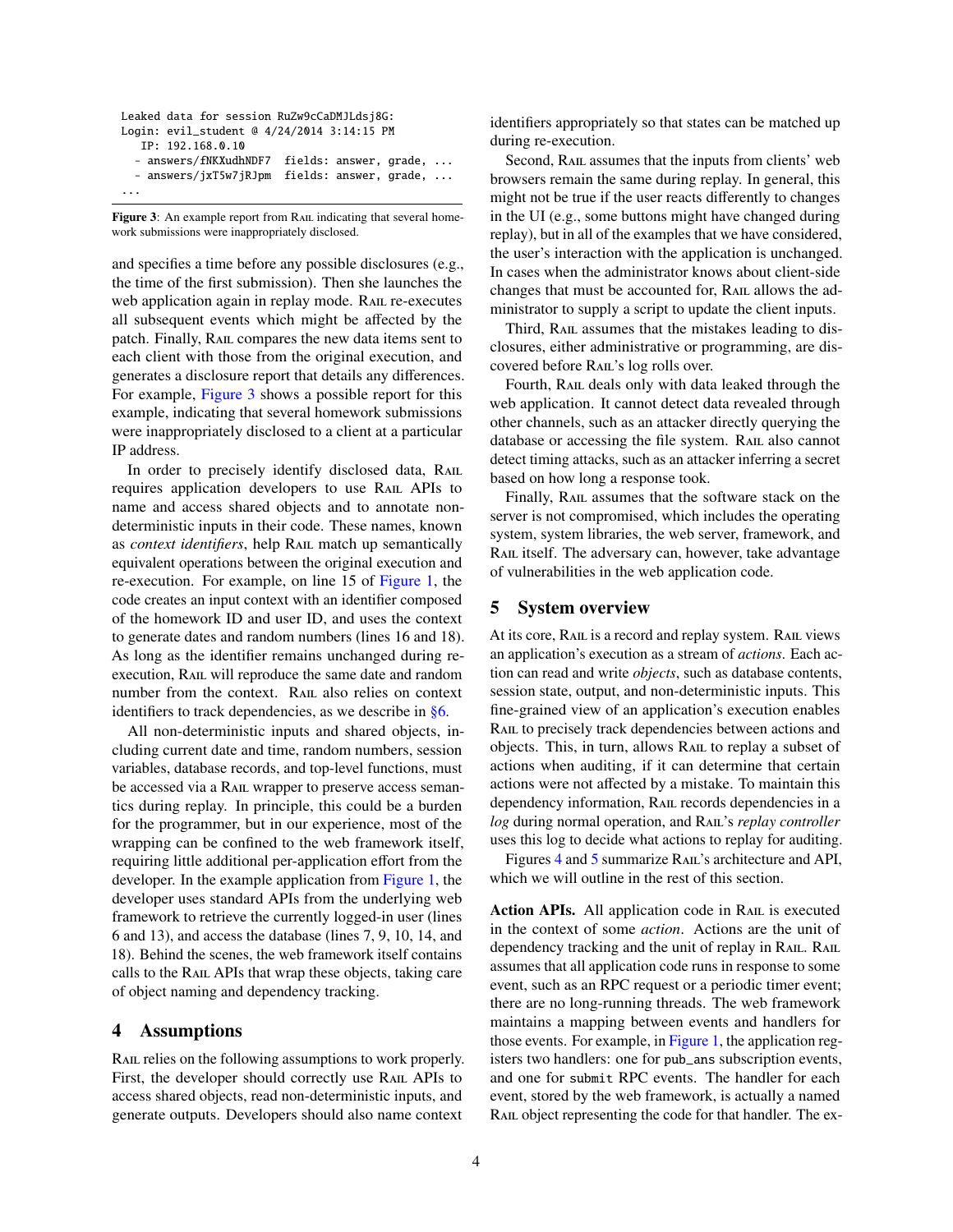

<span id="page-4-0"></span>Figure 4: The architecture of RAIL. Strong shading indicates components introduced by Rail. Rail's object API constructs shadow objects for most of the shared state, inputs, and outputs in the web framework; these relationships are shown as dashed lines.

isting APIs provided by the web framework create these named object wrappers on the application's behalf; for example, both App.publish and App.method create such wrappers in [Figure 1.](#page-2-1)

When the web framework receives an event, it retrieves the appropriate handler from its own tables, creates a new action to represent the execution of this event's handler, and invokes the handler in the context of this action, with the event as an argument. The last two steps are performed using the doAction API, as shown in [Figure 5.](#page-5-1) In the example in [Figure 1,](#page-2-1) the publish handler (lines  $4-11$ ) will run in a new action in response to each subscription request, and the submit method handler (lines 12–20) will run in a new action for every submit RPC request.

Each action has a *timestamp*, the time at which the action is triggered. Since the handler is a wrapper object, as described above, when the web framework invokes the handler, the handler first records a dependency from the handler object's name to the current action, and then runs the code wrapped by the object. This helps RAIL determine which actions need to re-execute when some code object changes.

**Object APIs.** Every shared object in RAIL, such as a database record, a function (code) object, or a session variable, is identified by a globally unique name. For each shared object, RAIL maintains two things: first, a set of dependencies between actions and objects, used to track down the set of actions that accessed an object during recording, and second, multiple versions of the object's state at different points in time, used during replay to implement rollback and to check for equivalence.

RAIL assumes that all application code uses object accessors to read and write shared objects, so that Rail can track the input and output dependencies of actions, and

can checkpoint the state of an object at different times. Rail wraps existing framework objects using accessors, so that in most cases there is no need for the application developer to change the application code. For instance, on lines 6 and 13 of [Figure 1,](#page-2-1) the application code uses the web framework's interface to access the user ID for the current session, which is session-level shared state.

RAIL provides an API for naming and accessing shared objects, which is used both by application code and by web framework code. The findObject() function returns a shared object given its unique name. Applications can perform two kinds of operations on a shared object: they can either read it, using getValue(), which registers a dependency *from* the object to the current action, or they can modify it, using an object-specific mutator, which registers a dependency *to* the object from the current action, and also records a checkpoint of the object's value.

This object API is used to handle dependencies for different kinds of objects, as we describe in more detail in [§6.1.](#page-5-2) Some RAIL shared objects actually hold the state represented by the object. For example, this is the case for session state objects (accessed by the getSessionUserId method in [Figure 1\)](#page-2-1). In such situations, RAIL takes care of checkpointing, rollback, etc. In other cases, the Rail shared object is just a placeholder, and the actual value is stored elsewhere. For example, this is the case for objects representing database state (where checkpointing and rollback takes place in the database, as opposed to in RAIL's log). This is also the case for code objects, since it is difficult to store a JavaScript closure in a log and restore it later on. Each object type defines its own mutators, using the defineMutator function; we will discuss these in more detail in [§6.2.](#page-6-0)

Logs and dependency graph. RAIL's dependency graph is an *action history graph* [\[7\]](#page-14-8) that connects action and object nodes. An edge from object *o* to action *a* means *o* is *a*'s input ( $o \rightarrow a$ , or *a* reads *o*). Conversely, an edge from *a* to *o* means *o* is *a*'s output ( $a \rightarrow o$ , or *a* writes *o*).

Since an object's state can change over time, dependencies in the action history graph refer to an object at a particular time. More precisely,  $o \rightarrow a$  indicates that *a* depends on  $o$ 's state right before time  $t_a$ , where  $t_a$  is  $a$ 's timestamp. Here, RAIL assumes that actions are atomic, since all dependencies to and from an action effectively take place at a single instant in time. This is a reasonable assumption if the web framework provides serializability, which is true in the Meteor framework that our RAIL prototype is built on.

During an action's execution, Rail connects edges from and to the current action's node as the action accesses objects. When the action completes, RAIL appends an entry to its persistent log, which contains the action's timestamp, its arguments (from the event), and the names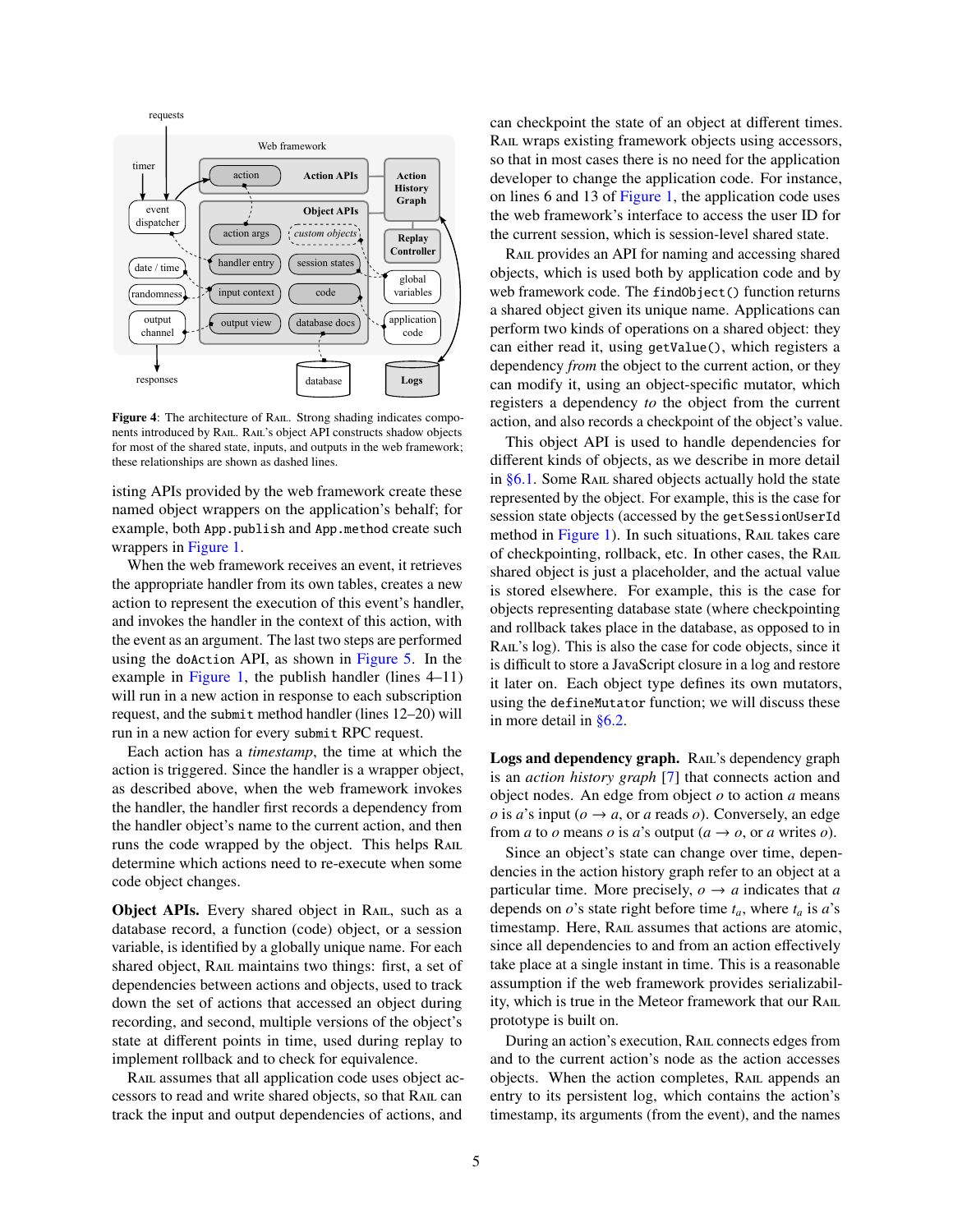| Return type                                                     | API                                           | Description                                                                        |  |  |  |  |  |  |
|-----------------------------------------------------------------|-----------------------------------------------|------------------------------------------------------------------------------------|--|--|--|--|--|--|
| <b>Public APIs for web framework and application developers</b> |                                               |                                                                                    |  |  |  |  |  |  |
|                                                                 | doAction(args, func)                          | Allocate a new action and run <i>func</i> within its context.                      |  |  |  |  |  |  |
| action                                                          | getCurrentAction()                            | Return the current running action.                                                 |  |  |  |  |  |  |
| object                                                          | findObject(id)                                | Create or return the RAIL object identified by id.                                 |  |  |  |  |  |  |
| $\langle$ any $\rangle$                                         | <i>object.getValue()</i>                      | Accessor. Return the object's current state and update dependency.                 |  |  |  |  |  |  |
| function                                                        | defineMutator(func)                           | Return a mutator function based on <i>func</i> , which alters the binding          |  |  |  |  |  |  |
|                                                                 |                                               | object's state and updates dependency.                                             |  |  |  |  |  |  |
|                                                                 | registerObjectType(type, proto)               | Register a custom object type using template object proto.                         |  |  |  |  |  |  |
| function                                                        | registerCode(id, func)                        | Shortcut for creating a code object with the given <i>id</i> ; returns a wrapper   |  |  |  |  |  |  |
|                                                                 |                                               | function that takes care of dependency tracking.                                   |  |  |  |  |  |  |
| object                                                          | inputContext(args, )                          | Shortcut for creating an input context object identified by <i>args</i> .          |  |  |  |  |  |  |
|                                                                 | <b>Private APIs for the replay controller</b> |                                                                                    |  |  |  |  |  |  |
| number                                                          | <i>action</i> .timestamp                      | $t_a$ , the timestamp when <i>action</i> starts. Also used to identify the action. |  |  |  |  |  |  |
| list < object>                                                  | <i>action</i> .reads                          | List of objects that the <i>action</i> depends on (inputs).                        |  |  |  |  |  |  |
| list < object>                                                  | <i>action</i> .writes                         | List of objects that depend on the <i>action</i> (outputs).                        |  |  |  |  |  |  |
| object                                                          | <i>action.args</i>                            | Return the argument object associated with the <i>action</i> .                     |  |  |  |  |  |  |
|                                                                 | replayAction( <i>action</i> )                 | Re-execute the given <i>action</i> based on its <i>args</i> .                      |  |  |  |  |  |  |
| string                                                          | <i>object</i> .type                           | The type name of the <i>object</i> .                                               |  |  |  |  |  |  |
| number                                                          | <i>object</i> .time                           | The timestamp of the <i>object's</i> current state during replay.                  |  |  |  |  |  |  |
| list <action></action>                                          | <i>object.actions</i>                         | List of actions that read or write the <i>object</i> .                             |  |  |  |  |  |  |
| boolean                                                         | equiv(object, ts)                             | Check if the <i>object's</i> current state is semantically equivalent to its state |  |  |  |  |  |  |
|                                                                 |                                               | at time ts during original execution.                                              |  |  |  |  |  |  |
|                                                                 | rollback( <i>object</i> , ts)                 | Revert <i>object's</i> current state to its state at time ts during original run.  |  |  |  |  |  |  |

Figure 5: List of RAIL APIs.

of its input and output objects. The action history graph can be reconstructed from the log during replay. RAIL also logs every object mutation, so that during replay it can reconstruct the object's state at any instant. Objects that do not store actual state in the RAIL's shared object must maintain their own versioning outside of RAIL's log.

Replay controller. During auditing, the site's administrator initiates replay through the *replay controller*, by supplying either a code patch (e.g., fixing a software vulnerability), or a short JavaScript program that fixes the state of the system (e.g., correcting a mistake in an access control list). The administrator can also manipulate the action history graph and the versioned database state through JavaScript APIs, if necessary. The replay controller, in turn, reconstructs the action history graph from the log, and replays the relevant actions that were affected by the administrator's change, as we describe in [§7.1.](#page-7-1) The replay controller computes the *view* of each session during replay, which represents the set of data objects sent to that client, and compares the views during replay with those during the original execution. Data objects that no longer show up in the view during replay are reported as inappropriate data disclosures.

# <span id="page-5-0"></span>6 Shared objects

<span id="page-5-2"></span>To simplify dependency tracking and replay, RAIL defines a uniform API for managing different shared objects.

<span id="page-5-1"></span>

| Object type           | Naming convention                                        |  |  |  |
|-----------------------|----------------------------------------------------------|--|--|--|
| Action argument       | $args/caction$ id>                                       |  |  |  |
| Code                  | code/ <identifier></identifier>                          |  |  |  |
| Handler table entry   | handler/ <table>/<key></key></table>                     |  |  |  |
| Database document     | db/ <collection>/<doc id=""></doc></collection>          |  |  |  |
| Session user ID       | userid/ <session id=""></session>                        |  |  |  |
| Session subscriptions | $subs/ession id>$                                        |  |  |  |
| Session output view   | view/ <session id=""></session>                          |  |  |  |
| Input context         | input/ <action id="">/<context id=""></context></action> |  |  |  |

<span id="page-5-3"></span>

|  |  | Figure 6: List of built-in object types. |  |
|--|--|------------------------------------------|--|
|  |  |                                          |  |

## 6.1 Object types

RAIL identifies objects by globally unique names in the form of "object\_type/path\_name". There are sev-eral predefined object types in RAIL, as shown in [Fig](#page-5-3)[ure 6.](#page-5-3) These types represent most of the abstractions exposed by the web framework. When needed, the developer can also define their own object types using the registerObjectType API. In the rest of this subsection, we will describe what each object type represents.

Action argument. Every action depends on an argument object associated with it. If the action is triggered by a client request, for example, the argument contains the request message. Argument objects are immutable during replay, but the administrator can alter them before replay so as to force certain actions to be re-executed. For example, to cancel a request that creates a malicious account,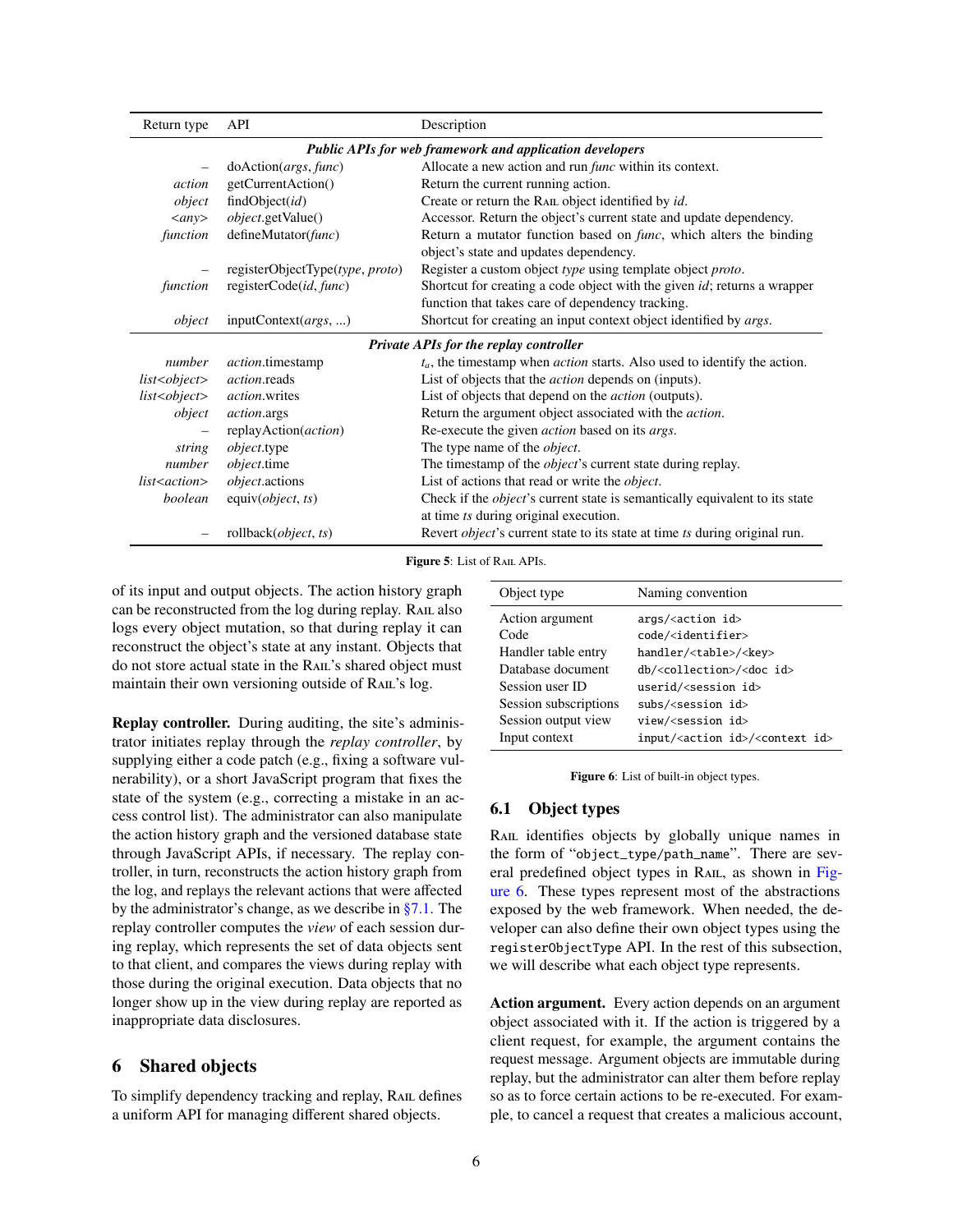the administrator can change the corresponding action argument object to a null request.

Code object. RAIL must be able to determine which actions executed a given piece of code, so that if the code turns out to be buggy, Rail can replay just the actions that may have been affected by that bug. To do this, RAIL uses a *code object* for every piece of application code, and records a dependency between an action and the code object when the action invokes the code.

RAIL creates code objects at function granularity, because it is easy to interpose on function invocation through a wrapper. The wrapper, created by the registerCode API function, records a dependency on the unique identifier of the function's code object, and then executes the function. This ensures that even if an action invokes many functions, the action history graph will contain dependencies to all functions invoked by that action.

RAIL automatically wraps global functions, and names the corresponding objects code/filename/funcname. For anonymous functions supplied as callbacks, the developer must assign a name to the anonymous callback in the function that accepts the callback argument. For example, in [Figure 1,](#page-2-1) the App.publish function assigns the name code/publish/pub\_ans to its anonymous callback, and the App.method function assigns the name code/method/submit to its anonymous callback.

During replay, RAIL's replay controller checks if any of the code objects have changed by comparing the textual representation of the new code object to the original textual representation of the code object as recorded in the log. If any of the code objects have been modified, the replay controller marks all of the actions that executed that code for replay. The textual representation of a function is insufficient to compare closures—e.g., references to variables in outer scopes are not well-defined in the textual representation. However, this is not a problem in JavaScript, because the only way to create an outer scope is to define another function, and if the outer scope of a function changes, the textual representation of that outer scope's function will be different, and will be flagged for replay by RAIL.

Handler table. In addition to tracking dependencies on functions, RAIL also needs to keep track of dependencies on the handler for a given type of event. For example, in [Figure 1,](#page-2-1) the application developer may register a different, non-anonymous function as the handler for the submit RPC method. In this case, if the handler for the submit RPC method changes during replay, RAIL must detect this and replay all subsequent submit RPC invocations. To do this, the Rail web framework creates a *handler table* object for every kind of handler registered in the web framework. For example, in [Figure 1,](#page-2-1) App. publish records a dependency to the handler/publish/pub\_ans

object, and App.method records a dependency to the handler/method/submit object. The handler table object's value contains the function that will be invoked for that event (which, in practice, is likely to be a code object wrapper).

Database documents. RAIL assumes that the web application uses a key-value store as its persistent storage. Each data item, namely a *document*, has a unique identifier and other mutable fields. However, Rail's approach is general enough so that it is also applicable to other storage models, including SQL databases and file systems. In particular, every database document is represented by an object named db/collection/docid. For efficiency, the Rail web framework does not store the actual data in the RAIL database object; instead, the RAIL object is a placeholder for dependency tracking, and the actual data is stored, versioned, and rolled back in the database.

Output channel view. Rail models a view of each session (i.e., the set of data items sent to that client) as a separate view object. View objects accumulate all data items disclosed through the corresponding output channel. By adding a data object, such as a database document, to the view, the application or framework code records that it sent the current state of the object through the output channel associated with the view. The RAIL web framework implements two types of view objects: a *session view* object, which represents all documents sent to a web browser, and an *email view* object, which represents all documents sent to a particular email address. Application developers can define new view objects for other types of output channels.

Other shared state. Accesses to in-memory global state, either application-level or session-level, should also go through the object API. Currently, RAIL defines two types of session state objects: *current user ID objects* and *subscription objects*. The current user ID object stores the logged-in user's identifier for each session. Subscription objects are necessary for interactive web applications that adopt a publish–subscribe pattern. They store a list of database queries that a session is interested in, so that whenever the results of any of these queries change, the web framework can notify the client about the updates.

Input context. Input context objects handle nondeterministic inputs requested by an action, such as current date and random numbers. They are important for stable re-execution, as we will discuss in [§7.2.](#page-8-0)

## <span id="page-6-0"></span>6.2 Accessors and mutators

Every object has an accessor and a few mutators. Mutators vary with object types. For example, session user ID (userid) objects have two mutating methods: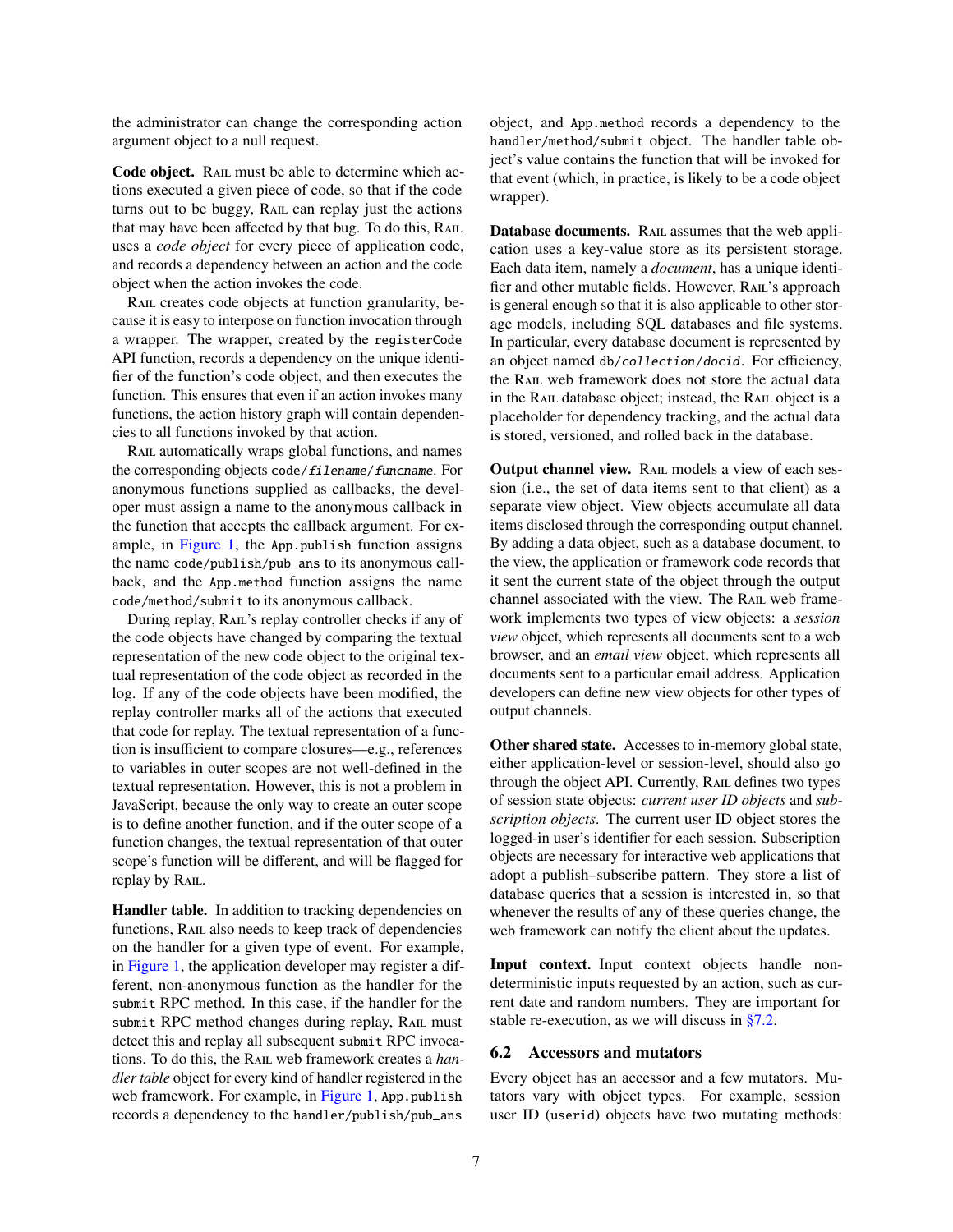login(userid) assigns the given user ID to the object's current state, and logout() resets its current state to null.

During normal execution, the accessor connects the object to the current action in the action history graph, and returns the current state of the object. Similarly, mutators connect the current action to the object, and change the current state of the object accordingly. In addition, mutators also log the mutating operation, so that by replaying the log during re-execution, Rail can reconstruct checkpoints for all history states of the object.

During re-execution, accessors and mutators behave differently than during normal execution. If an object has been rolled back, the accessor returns the object's latest state; otherwise it returns the checkpoint state right before the current action. Mutators do not log changes during re-execution, but roll back the object before updating the object (see TryRollback in [Figure 7\)](#page-7-2). Since two executions are not identical, replay can introduce new dependencies that did not show up in the original execution. RAIL must keep updating the action history graph during replay to capture the new dependencies.

For performance reasons, accessors and mutators for database document objects are handled differently. RAIL employs a *time-travel database* [\[2\]](#page-14-6) to keep every version that ever existed for each document in the database. Different versions of the same document are distinguished by two additional fields, start\_ts and end\_ts, which indicate the time interval within which the version is valid. Application code uses the web framework's database API to access the database as before. Rail interposes on query processing and cursor accesses such that only the desired version is returned or updated. RAIL also performs dependency bookkeeping for the corresponding placeholder object of each affected document.

# <span id="page-7-0"></span>7 Replay

In order to determine what data was inappropriately disclosed, Rail must re-compute the view objects for every session, and if it detects any session whose new view object is not a superset of the old view object, it reports the difference as a leak. Note that new data disclosed during replay does not result in a report.

RAIL recomputes the view objects by replaying previously recorded events and re-executing the corresponding actions. There are two challenges in doing so. First, for efficiency, RAIL should not re-execute every action; to this end, RAIL implements selective re-execution  $(\S7.1)$ . Second, for precision, RAIL should minimize divergence between replay and the original execution; to do this, RAIL uses context-based matching [\(§7.2\)](#page-8-0).

#### <span id="page-7-1"></span>7.1 Selective re-execution

[Figure 7](#page-7-2) shows the pseudo-code for RAIL's selective replay algorithm, inspired by Retro [\[7\]](#page-14-8). The algorithm relies 1: procedure InitializeReplay

```
2: objects \leftarrow LoapLogs()
```
- 3: for all *o* ∈ *objects* do
- 4:  $\triangleright$  Admin might change code or argument objects<br>5: **if**  $o.\text{type} \in \{ \text{ "code", \text{ "args"} } \}$  **then**  $o.\text{time} \leftarrow 0$

```
5: if o.\text{type} \in \{ \text{``code''}, \text{``args''} \} \text{ then } o.\text{time} \leftarrow 0<br>6: else o.\text{time} \leftarrow \infty
```

```
6: else o.time \leftarrow \infty<br>7: return objects
```
7: return *objects*

8: procedure NEXTACTION(*objs*)

```
9: acts \leftarrow \{a \mid \forall o \in objs (a \in o.actions \land t_a > o.time)\}<br>10: if acts = 0 then return nil
```

```
10: if acts = ∅ then return nil
```
- 11: **return**  $\argmin_a \{t_a \mid a \in acts\}$
- 12: **procedure**  $T_{\text{RYROLLBACK}}(o, t)$ <br>13: **if**  $o$ , time >  $t$  **then**
- 13: **if**  $o$ .time > *t* **then**<br>14: **ROLLBACK** $(o, t)$
- 14: ROLLBACK $(o, t)$ <br>15:  $o.\text{time} \leftarrow t$
- 15:  $o$ .time ← *t*<br>16: **procedure** Move 16: **procedure** MoveForward $(o, t)$ <br>17: **if** Found  $t+1$  **then**
- 17: **if**  $E_{\text{QUIV}}(o, t+1)$  then<br>18: **ROLLBACK** $(o, \infty)$
- 18: **ROLLBACK** $(o, \infty)$ <br>19:  $o.\text{time} \leftarrow \infty$
- 19:  $o.\text{time} \leftarrow \infty$ <br>20: **else**  $o.\text{time} \leftarrow t$
- 20: **else**  $o$ .time  $\leftarrow t$ <br>21: **procedure** SELECTIV
- procedure SELECTIVEREPLAY 22:  $objects \leftarrow \text{INITIALIZEREPLAN}()$
- 23:  $a \leftarrow \text{NextACTION}(objects)$
- 24: while  $a \neq$  nil do
- 25:  $C_{in} \leftarrow \exists o \in a \text{.reads } (o \text{.time} < \infty \land \neg \text{EQUIV}(o, t_a))$ <br>26:  $C_{out} \leftarrow \exists o \in a \text{.writes } (o \text{.time} < t_a)$
- 26:  $C_{out} \leftarrow \exists o \in a \text{.writes } (o \text{.time} < t_a)$ <br>27:  $\rightarrow \text{Replay if either inputs or outp}$ 27:  $\triangleright$  Replay if either inputs or outputs are changed<br>28: **if**  $C_{in} \vee C_{out}$  **then** if  $C_{in} \vee C_{out}$  then
- 29: **for all**  $o \in a$ .writes **do**  $Tr{\text{ROLLBACK}(o, t_a)}$ <br>30: **REPLAYACTION**(*a*) REPLAYACTION(*a*) 31: **for all**  $o \in a$  writes **do** MoveForward(*o*, *t<sub>a</sub>*) <br>32: **for all**  $o \in a$  reads **do** *o*, time  $\leftarrow$  max(*o*, time, *t<sub>c</sub>*)

32: **for all**  $o \in a$  reads **do**  $o$  time  $\leftarrow \max(o$ .time,  $t_a$ )<br>33:  $a \leftarrow \text{NextACTION}(objects)$ 33: *a* ← NextAction(*objects*)

<span id="page-7-2"></span>Figure 7: The selective replay algorithm. The algorithm uses private RAIL APIs listed in [Figure 5.](#page-5-1)

on the *time* variable of each object, which indicates the timestamp of an object's current state and controls the progress of the re-execution.

Initially, every object is in its latest state (*time* =  $\infty$ ), except for code and action argument objects, which the administrator could change to kick off replay.

In each round, RAIL picks the first action (action with the minimal timestamp) from a set of candidate actions to replay. Candidate actions are actions that read or wrote an object, and whose timestamps are bigger than the object's current *time*, meaning that they happen after the object's current state. Then, RAIL checks if the picked action needs re-execution. If any of its inputs have changed  $(C<sub>in</sub>$  is true), RAIL must rerun it to generate new outputs; similarly, if any output has been rolled back to a state before the action took place  $(C_{out}$  is true), RAIL must rerun the action to reconstruct the output. Otherwise, RAIL can skip the action, and advance the timestamps for all of its inputs, so that the same action will not be selected again.

To replay an action, RAIL first rolls back all of the action's output objects recorded during the original execu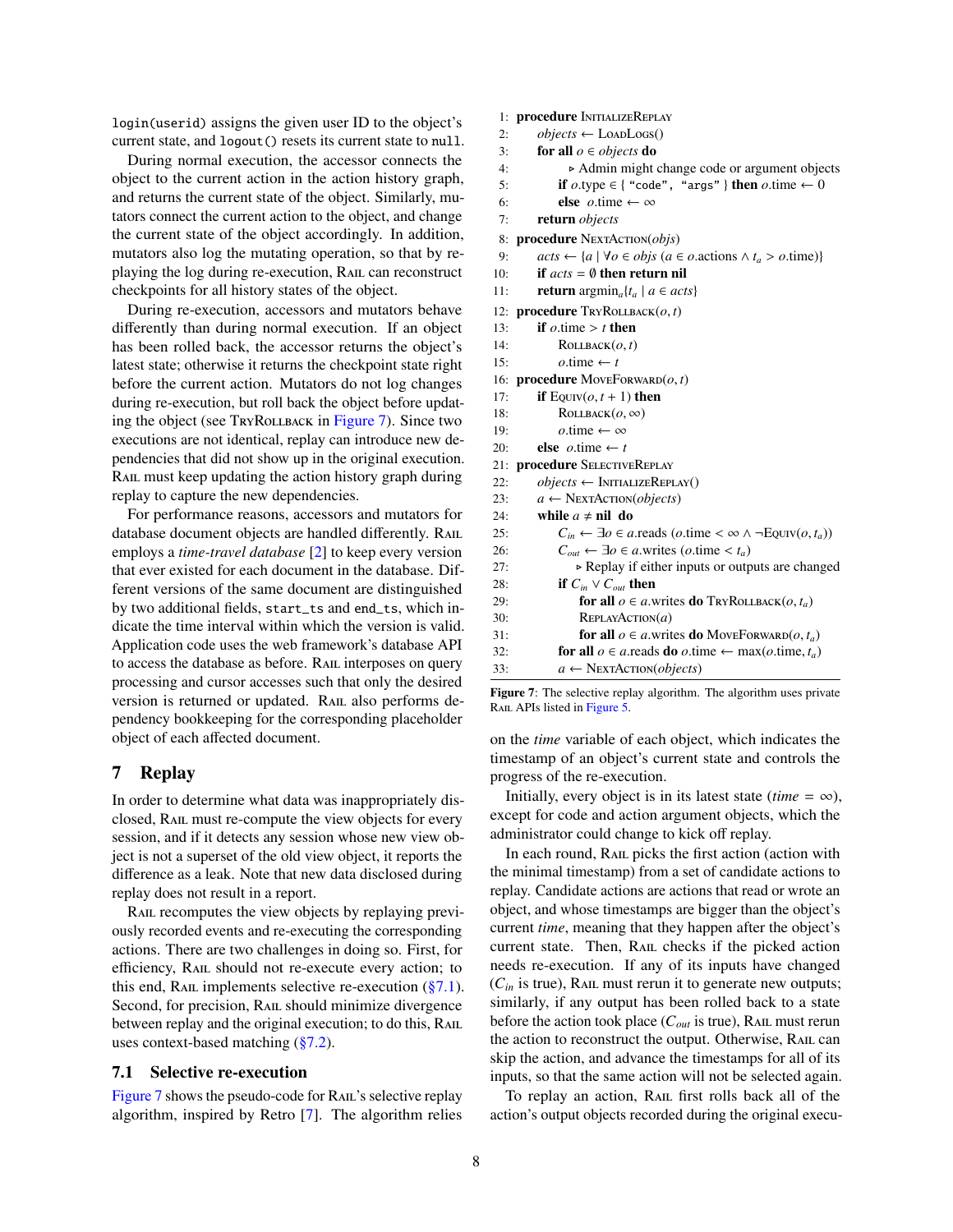tion to the state right before the action. This is important because the replayed action might not update the same objects as original. Then Rail reruns the action and updates the timestamps for the action's output objects. Note that during replay, mutators might roll back other output objects which were not captured in the original execution. As an optimization, if after replaying an action, an object's state is equivalent to its next state in the original execution, RAIL will directly roll forward the object to its latest state to avoid considering actions that access the object in the future.

The selective re-execution algorithm is guaranteed to terminate because Rail always chooses the earliest available action. After each iteration, every relevant object will have a timestamp which is no smaller than the chosen action's. Therefore the timestamp of the picked action in each iteration monotonically increases.

Because of RAIL's precise dependency tracking, the selective re-execution algorithm can minimize the number of actions replayed to just those that may have been affected by the mistake that triggered the audit. In our experience, selective re-execution replays only a small fraction of the total number of recorded actions.

One concern of selective re-execution is dealing with patches that significantly alter the control flow of an application. Rail works in this scenario because its unit of replay is an individual action (e.g., a client RPC request), and RAIL's report is based on the set of objects that end up in a session's view. As long as the original and patched code add the same objects to the view, no disclosures will be reported regardless of code changes. In the case that the new code accesses many different shared objects, such as by issuing new database queries, RAIL will replay more actions due to additional dependencies.

#### <span id="page-8-0"></span>7.2 Context matching

RAIL's goal is to precisely identify inappropriately disclosed data. Since Rail computes the set of disclosed data items as the difference between the original and the replayed view objects, RAIL will report a data object as inappropriately disclosed if it fails to show up in the replayed view. This is desirable if the data item fails to show up in the replay view due to a fixed vulnerability. However, this is undesirable if it is a result of non-determinism, and some other choice of non-deterministic inputs could have led to the data *not* being flagged as disclosed.

This problem is made more complicated by the fact that *some* inputs to an action may have changed during replay. To minimize false reports, programmers must ensure that during replay, the behavior of non-deterministic code in the application remains as close as possible to that of the original execution, even in the face of input changes. We refer to this property as *application stability*. To help application writers to achieve this property, RAIL

```
1 App.method('populate_admins', function() {
2 - var admins = ['Alice', 'Mallory', 'Bob'];
3 + \text{var } \text{admins} = ['Alice', 'Bob'];
4 for (var i = 0; i < admins.length; +i) {
          var pwd = Math.random();
          6 /* BETTER: var pwd = Rail.inputContext(
                 'populate', admins[i]).random(); */
          Users.insert({name: admins[i], passwd: pwd});
        9 }
10 });
```
<span id="page-8-1"></span>Figure 8: Example code demonstrating the necessity of using context identifiers to retrieve non-deterministic inputs.

provides helpful APIs. In some cases, using these APIs, it is easy for the application writers to achieve application stability, while in other cases it requires some thought. We provide a few examples to illustrate the issues in achieving application stability. Note that if an application does not achieve application stability, Rail will work correctly, but may generate false reports.

For some application functions, it is relatively easy to make them stable. For example, in [Figure 1,](#page-2-1) the submit RPC handler checks the current time (to see if the submission is late), and assigns a random ID to the submission. To ensure stability for this code, the programmer creates an *input context* object on line 15, which instructs RAIL to reuse that same randomness during replay.

As a more complex case, consider the code fragment and patch shown in [Figure 8.](#page-8-1) The code is intended to populate the database with a few predefined administrator accounts. Suppose that the site administrator later found out that Mallory was not supposed to have administrative privileges, and she wanted to see what information may have been disclosed as a result of this mistake. She does this by running RAIL in auditing mode with Mallory removed from the list (see the change on lines 2–3 in [Figure 8\)](#page-8-1). Since Mallory was in the middle of the list, a simple heuristic that returns non-deterministic outputs in the same order as they were requested in the original run would reuse Mallory's password (the second invocation of Math.random()) for Bob during replay (since it is now the second invocation of Math.random()). Thus Bob's recorded login requests will fail during replay, causing many data items to be flagged as leaks. Prior systems such as Retro [\[7\]](#page-14-8) and Warp [\[2\]](#page-14-6) use this heuristic.

RAIL tackles this problem by asking the programmer to assign stable *context identifiers* to non-deterministic inputs. During replay, RAIL supplies non-deterministic values from the same context ID. Moreover, the current action's timestamp is also considered part of any context ID, so that all non-deterministic inputs are local to each action. Non-deterministic values with the same context ID are supposed to be semantically equivalent, therefore the programmer should make sure that the identifiers they choose are semantically stable. As an example, in the comments in lines 6–7 of [Figure 8,](#page-8-1) we use the account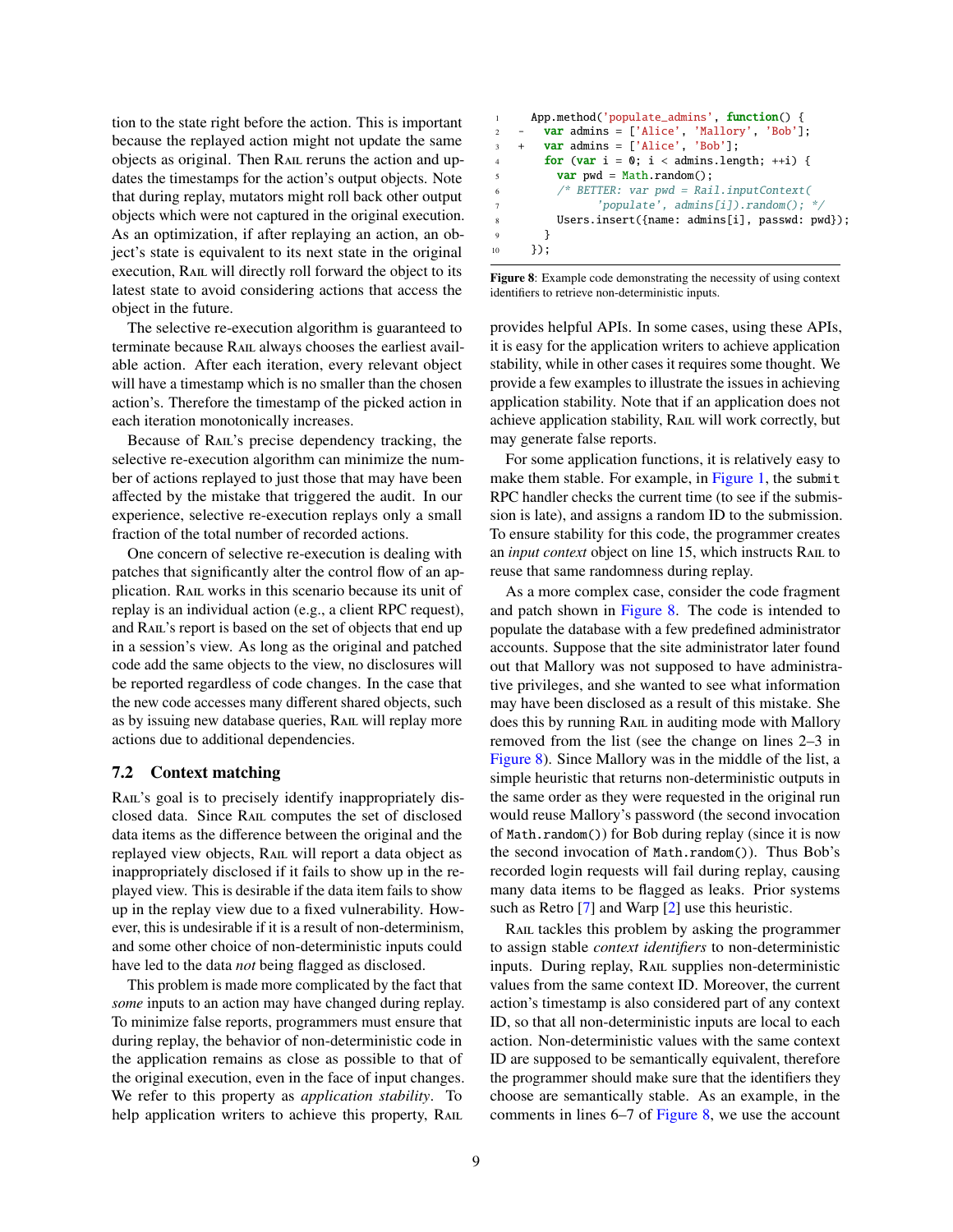```
1 function pair_reviews(ids) {
2 var seeds = [];
     for (var i = 0; i < ids.length; i++) {
4 var ctx = Rail.inputContext('seed', ids[i]);
s seeds[i] = { sid: ids[i], rnd: ctx.random() };
6 }
7 var shuffle = _.sortBy(seeds, function (e) {
8 return e.rnd;
9 });
10 for (var i = 0; i < ids.length; i++) {
11 var reviewer = shuffle[i].sid;
12 var reviewee = shuffle[(i+1) % ids.length].sid;
13 var ctx = Rail.inputContext('pair', reviewer);
14 Pairings.insert({ _id: ctx.random(),
15 reviewer: reviewer, reviewee: reviewee });
16 }
17 }
```
<span id="page-9-2"></span>Figure 9: Illustration of a stable pairing algorithm.

name as part of the context identifier, which effectively ensures that the same account name will get the same password during replay, even if the list order has changed. In contrast, including the loop iterator i in the context ID is a bad idea, because it does not preserve semantics.

In some cases, making a function stable is an even more difficult problem. Consider the problem of pairing up students in a homework submission system for peer review. If one of the students is removed during replay, the set of pairwise assignments produced by most pairing algorithms would be quite different. To solve this problem, the programmer must devise a stable algorithm using context identifiers. [Figure 9](#page-9-2) illustrates such an algorithm that we designed for the homework submission application. The algorithm works by assigning every student a random pairing order, and then sorting the students by this pairing order. The pairing order is chosen through a context identifier tied to the user's username. This ensures that if students are added or removed, the overall sorted order is largely the same. Students are then paired up with other students next to them in this sort order. As a result, if a student is added or removed, this results in only a small number of changes to the overall pairings.

# <span id="page-9-0"></span>8 Implementation

We implemented a prototype of RAIL on top of the Meteor web framework. Meteor has a clean interface for exchanging data between browser and server, which allows Rail to clearly identify data items. The core of the prototype is a standalone package that implements Rail's action APIs and object APIs.

The core package also maintains the action history graph and on-disk logs in two B-tree-like data structures one stores actions (indexed by timestamps) and the other stores objects (indexed by object identifiers). Edges between actions and objects are stored twice (in both Btrees). During replay, RAIL reconstructs the graph progressively without scanning the entire log. The prototype

caches recently used B-tree blocks in memory and writes back dirty blocks in the background.

The prototype changes a few built-in packages in Meteor, so that accesses to standard Meteor abstractions are wrapped using RAIL APIs. These abstractions include session user IDs, RPC dispatchers, session subscriptions, and MongoDB documents. Application developers can use standard interfaces to access these objects as before.

The prototype also includes a code rewriter, which automatically names and wraps top-level JavaScript functions using RAIL's code objects when the application is loaded.

Our prototype consists of about 3,800 lines of JavaScript code, of which 2,987 lines are in the core package, 422 lines are for Meteor integration, and another 358 lines are for the code rewriter and command line tools.

# <span id="page-9-1"></span>9 Evaluation

We evaluate the RAIL prototype with three real-world applications under synthetic attack workloads. Our evaluation aims to answer the following questions:

- What is the effort to port applications to RAIL?  $(\S 9.1)$
- What attack scenarios can RAIL handle? [\(§9.2\)](#page-9-4)
- How precise are RAIL's data disclosure reports?  $(\S 9.3)$
- What are RAIL's performance and storage overheads during recording? [\(§9.4\)](#page-10-1)
- How do the techniques described in  $\S7$  improve RAIL's accuracy and performance for auditing? [\(§9.5\)](#page-12-1)

#### <span id="page-9-3"></span>9.1 Applications and developer effort

We ported three real-world web applications to RAIL. Two of them are privacy-sensitive: one is *Submit*, a website that manages homework and grades, written by course staff from our department; the other is *EndoApp*, a medical survey application. Both applications run in production and have dozens to hundreds of users. We also ported *Telescope*, a widely used open-source social news application, to see how well RAIL can support a full-fledged application with a relatively large code base.

[Figure 10](#page-10-2) summarizes the effort for porting these applications to Rail APIs. We had to modify fewer than 25 lines of code for each application. Most of the changes are related to non-deterministic inputs: programmers must provide context identifiers when generating date and random numbers in the application.

<span id="page-9-4"></span>For Submit, modifications of two staff-only method handlers were necessary to ensure auditing correctness. First, the getGrades method summarizes grades of each assignment for all students, and returns a grid of grades directly to the client (not using the standard publish– subscribe mechanism). We rewrote the code using RAIL's object API to explicitly add revealed data items to the current session's view object. Second, we modified the pairing function, as described in [§7.2.](#page-8-0)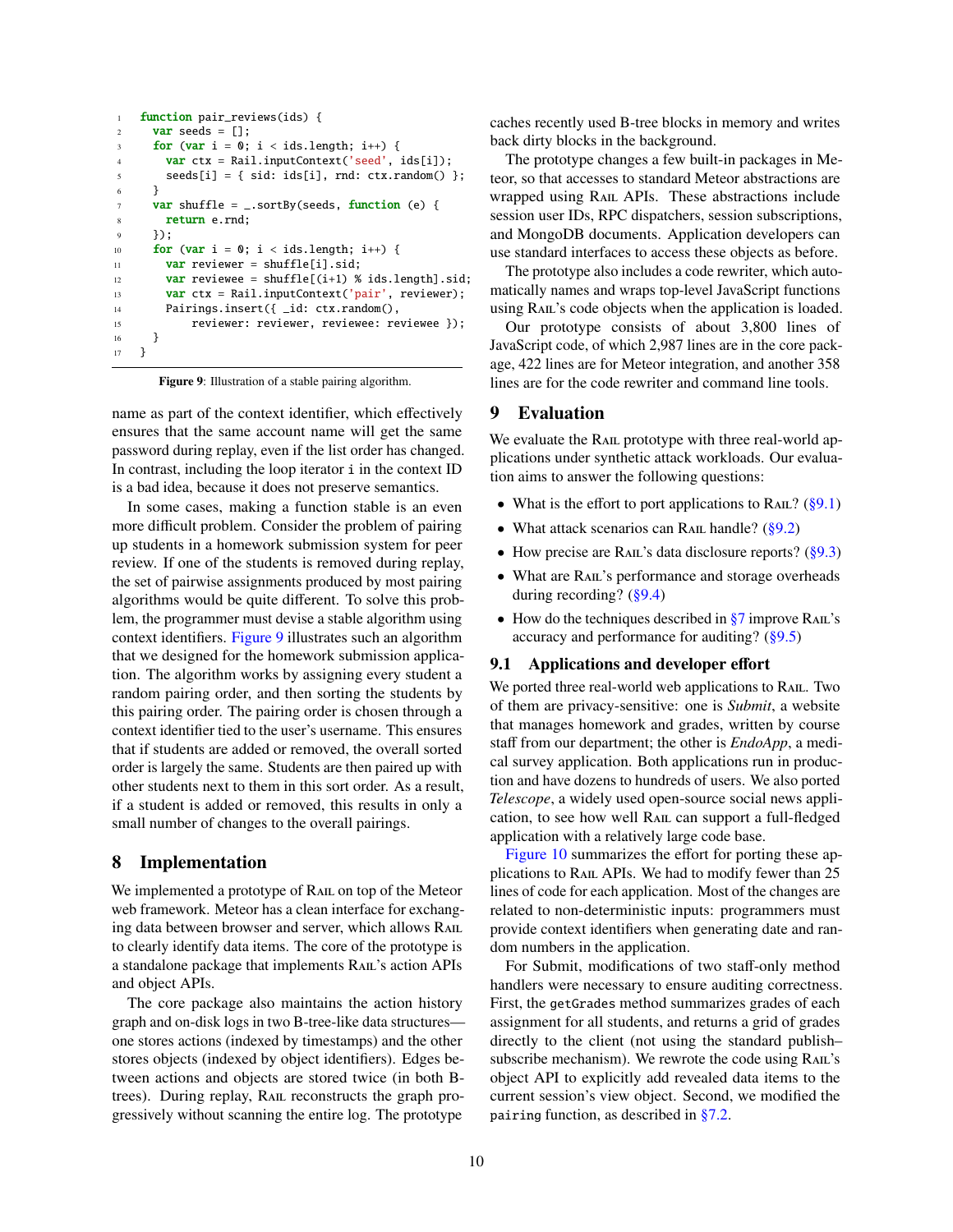|           | Appliation Description | LoC (in JavaScript)         |             |     |  |  |
|-----------|------------------------|-----------------------------|-------------|-----|--|--|
|           |                        | changed server client       |             |     |  |  |
| Submit    | homework grading       | 24                          | 769         | 891 |  |  |
| EndoApp   | medical survey         | $\mathcal{D}_{\mathcal{A}}$ | 599         | 900 |  |  |
| Telescope | social news            | 20                          | 1,169 1,781 |     |  |  |

<span id="page-10-2"></span>Figure 10: Real-world web applications used in our evaluation, and the developer effort to port them to RAIL APIs. We do not count HTML/CSS and third-party library code. Only server-side code is modified.

## 9.2 Attack case study

To evaluate whether Rail can identify disclosures after an attack, we chose the following common mistakes that can lead to data breaches in real-world settings.

Access control list error. In Submit, a course staff member erroneously grants "staff" privileges when creating a student account. The student logs in with this account and sees other students' homework solutions and grades. The staff later realizes the mistake, rectifies the initial request that created the account, and wants to know what unintended information has been revealed to the student. RAIL identifies the leaks because during re-execution, the student's subscription request will be rejected by the server given the correct user privilege.

Stolen password. In EndoApp, a careless surgeon chooses a weak password, which is obtained by an outside attacker. Managing to stay concealed, the attacker creates another surgeon account, and logs in to the new account several times to retrieve sensitive patient profiles. After the administrator discovers the breach, presumably by looking for logins from unintended IP addresses, she cancels the suspicious login request to the careless surgeon's account, and wants to know what has been disclosed as a result of the suspicious login. RAIL reports all breaches from both accounts, because without the initial login, all subscriptions and the account creation request would fail. All subsequent logins to the new account would also be denied since that bad account no longer exists.

Code bugs. This attack is based on a real bug in Telescope's commit history [\[4\]](#page-14-15), in which the application performs permission checks according to a client-supplied current user ID, and publishes sensitive user emails for all accounts based on the flawed security check. An attacker can exploit the bug by executing JavaScript code with a chosen user ID from the browser console. After patching the code, the administrator wants to know if anyone exploited the bug, and whose emails were leaked. RAIL detects the code change and reruns all subscription requests that depend on the code. The malicious request will be rejected during re-execution, while the legitimate ones (where the supplied user ID is the same as the session user ID) will return the same result as before. Therefore

Rail can precisely identify leaked data from sessions that truly exploited the bug.

# <span id="page-10-0"></span>9.3 Auditing precision

To see if Rail can precisely report leaked data, we run the three attack workloads in parallel with other benign workloads in the background as noise. For each attack workload we consider two traces: a short trace in which background workloads stop soon after the attack, and a longer trace where benign accesses continue for several minutes. We compare the total number of data items accessed during the trace with the number reported by Rail. We manually inspect the report to count false reports (legitimate disclosures flagged by Rail as inappropriate) and missed ones (inappropriate disclosures according to our knowledge of the workload *not* reported by Rail). The result is shown in the last group of columns in [Figure 11.](#page-11-0)

The number in the "accessed" column simulates what an access log based system, like Keypad, would report. As we can see, RAIL precisely differentiates disclosures to the attacker from disclosures to legitimate users, resulting in fewer reports. Rail's report is stable: the duration of the trace and when the attack begins in the trace do not lead to more false reports.

After changing applications to use the Rail APIs, as de-scribed in [§9.1,](#page-9-3) we do not observe any missed disclosures in our experiment. There is a single false report, however, for EndoApp workload. The reported database item is the malicious surgeon account added by the attacker, which *is* an expected disclosure for other legitimate surgeons logged in after the attack, because surgeons automatically subscribe to all user accounts upon login. But RAIL flags it because the malicious surgeon does not appear in the re-execution anymore. We believe this false report is acceptable since it is related to the attack, and also helps the system administrator to identify the vulnerability.

#### <span id="page-10-1"></span>9.4 Performance and overhead

We measure the performance of RAIL using two machines running recent versions of Debian Linux. The server has an Intel Core i7 3.3 GHz processor and 24 GB of RAM; the client has eight 10-core Intel Xeon E7-8870 2.4 GHz processors with 256 GB of RAM. The client and the server are connected via a 1 Gbps network. To get a stable result, we pin the web server process to a single core of the server machine. The client machine is significantly more powerful to allow us to run enough browser instances to saturate the server. We use Splinter to drive PhantomJS browsers for all experiments.

Performance during normal execution. We compare the performance of RAIL during normal execution to the performance of an unchanged version of Meteor, using Submit as the benchmark. In the "browse" workload, each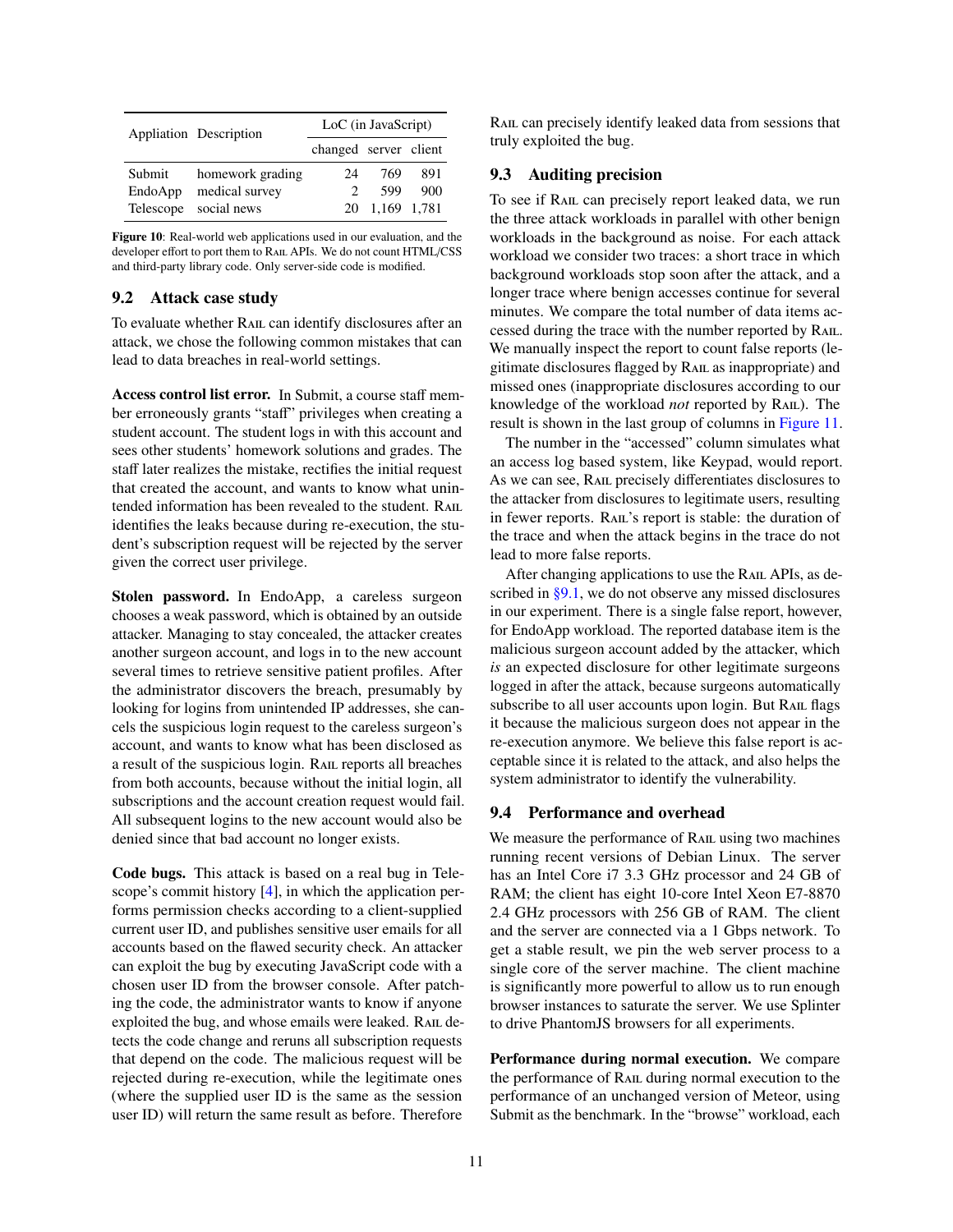| Attack workload Trace |                 | Number of requests |    | Running time (seconds)  |                 |         | Number of data items |      |       |                                |          |          |
|-----------------------|-----------------|--------------------|----|-------------------------|-----------------|---------|----------------------|------|-------|--------------------------------|----------|----------|
|                       |                 |                    |    | total attacker replayed | original replay |         | exec. other          |      |       | accessed reported false missed |          |          |
| ACL error             | Submit.short    | 2.972              | 45 | 16                      | 161.0           | $.6 \,$ | 0.9                  | 0.7  | 1.142 | 193                            | $\Omega$ | $\Omega$ |
|                       | Submit.long     | 12.366             | 45 | 16                      | 664.0           | 3.2     | 2.0                  | 1.2  | 1.121 | 193                            | $\Omega$ | $\Omega$ |
| Stolen password       | EndoApp.short   | 2.967              | 25 | 42                      | 149.0           | 0.9     | $0.6^{\circ}$        | 0.3  | 1.871 | 137                            |          | $\Omega$ |
|                       | EndoApp.long    | 8.597              | 25 | 270                     | 640.0           | 10.0    | 3.1                  | 6.9  | 3.521 | 197                            |          | $\Omega$ |
| Code bugs             | Telescope.short | 1.426              | 14 | 20                      | 113.0           | 1.2     | 0.9                  | 0.3  | 23    | 10                             | $\Omega$ | $\Omega$ |
|                       | Telescope.long  | 7,763              | 14 | 833                     | 603.0           | 61.2    | 25.9                 | 35.3 | 23    | 10                             | $\Omega$ | $\Omega$ |

<span id="page-11-0"></span>Figure 11: Replay performance and auditing precision under various workloads. "attacker" counts requests from the attacker's session. "original" is the duration for recording the trace. Replay time is broken down into two parts: "exec." shows the time for re-executing actions; "other" shows the time spent in other parts of the replay loop (all except line 30 of [Figure 7\)](#page-7-2). "reported" counts distinct data items flagged by Rail, out of all data items accessed by the trace.



<span id="page-11-1"></span>Figure 12: Server throughput when running Submit with the "browse" workload with an increasing number of concurrent clients. Circles mark the points where the server's average CPU usages exceeds 90%.

client repeatedly logs in using a random student account, browses the account's grades, and then logs out.

With a single client, the average latency for handling an individual request increases by 34% (from 15.0 to 20.1 msec). Profiling shows that executing wrappers, updating logs, and handling time-travel database queries contribute to the majority of the overhead.

To see how Rail performs under heavy workloads, we stress the server with an increasing number of clients, which send RPC requests as fast as possible. We measure the server's throughput and average CPU usage. As shown in [Figure 12,](#page-11-1) the stock Meteor saturates at about 80 concurrent clients, while RAIL saturates at 64 clients. For an under-loaded server (under 48 clients), RAIL incurs less than 5% throughput overhead; for an over-loaded server (112 clients), the overhead is about 22%.

We also measure the throughput overhead for workloads with different write ratios. In the "upload" workload, there is a 20% probability that the user will submit a new answer to a homework after logging in (based on our historical logs), which leads to more write requests. [Figure 13](#page-11-2) shows the result: increasing the write ratio has a small impact for the overall performance, with the overhead going up from 16.9% to 17.9%.

Storage overhead. [Figure 13](#page-11-2) also shows the storage overhead. RAIL's storage overhead consists of two parts: the compressed log, which contains the action history graph and the objects' mutation history, and the time-

| Workload                |                | Throughput (reqs/sec) | Storage $(KB$ <sub>req</sub> $)$ |      |                              |       |
|-------------------------|----------------|-----------------------|----------------------------------|------|------------------------------|-------|
|                         |                |                       | W/O RAIL RAIL overhead           |      | $\log s$ DB                  | total |
| <b>Browse</b><br>Upload | 45.14<br>45.50 | 37.52<br>37.36        | $16.9\%$<br>$17.9\%$             | 0.35 | $0.34$ $0.12$ $0.46$<br>0.14 | 0.49  |

<span id="page-11-2"></span>Figure 13: Performance and storage overhead during normal execution. Numbers are from a fully utilized server running Submit and serving 80 concurrent clients, which send requests as fast as possible. Two workloads with different write ratios are shown.

traveling database, which preserves all history versions of database records. The average overhead is 0.46 KB per request for the "browse" workload, and 0.49 KB per request for the "upload" workload. Note that login and logout also write to the database, updating login timestamps and tokens; this is why the numbers for the two workloads are close. With this overhead, a 500 GB disk can store 1 year worth of logs even for a fully utilized server. The time span is sufficient for most disclosure auditing tasks.

Replay performance. We measure RAIL's replay perfor-mance using the traces shown in [Figure 11.](#page-11-0) We consider two metrics: the number of replayed requests versus total number of requests, and the time to finish the replay, as shown in the first two groups of columns in [Figure 11.](#page-11-0)

In Submit and EndoApp, RAIL replays only a small fraction of all requests—just those related to the attack. For Submit, the number is even smaller than the total number of requests from the attacker's session, indicating that RAIL's selective replay algorithm can effectively pick out just the relevant actions. In the Telescope workload, because the patched code is in the publish handler, RAIL has to rerun subscription requests from all sessions, which causes each session's view object to be rolled back, and in turn triggers more replays. All of the re-executions are necessary to ensure that RAIL captures all undesired leaks.

The "original" column shows the time to record each trace, which represents a typically loaded web server incurring about 20%–30% of CPU overhead. As we can see, RAIL can replay lengthy traces in a small amount of time, and can report data leaks with high precision.

To understand what the performance bottleneck is during replay, we break down the replay time into two parts: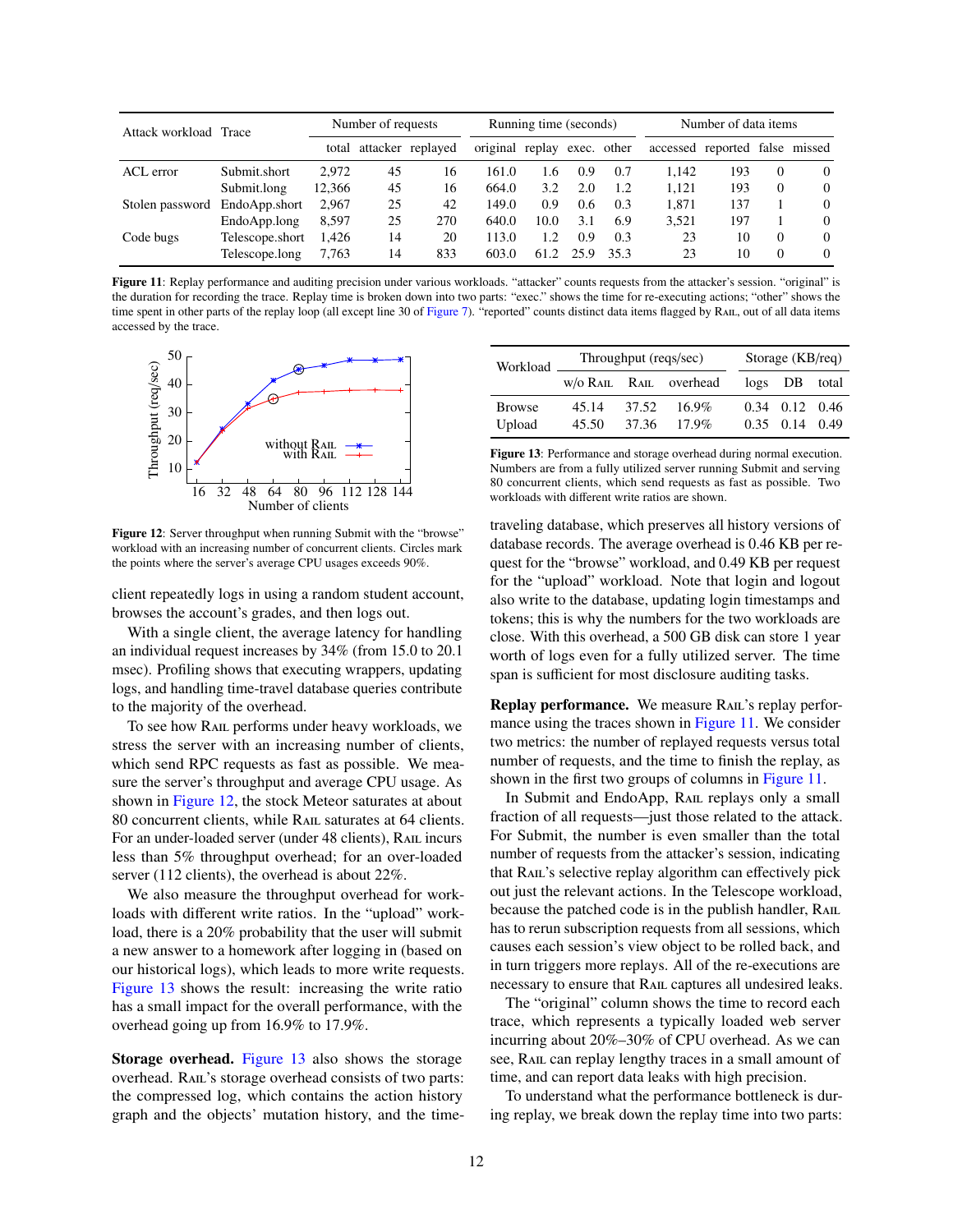| Technique            |                | # of requests | # of leaked data |          |  |
|----------------------|----------------|---------------|------------------|----------|--|
|                      | total replayed |               | reported         | false    |  |
| $R_{\rm AII.}$       | 103            |               |                  |          |  |
| w/o selective replay | 103            | 93            |                  | $\theta$ |  |
| w/o context matching | 103            | 13            | 16               | 14       |  |

<span id="page-12-2"></span>Figure 14: Impact of disabling each of RAIL's techniques.

the time to re-execute actions (column "exec." in [Fig](#page-11-0)[ure 11\)](#page-11-0), and the time spent in other parts of the replay loop ("other" in [Figure 11\)](#page-11-0), which comprises the overheads of the replay algorithm (including selecting actions, checking object equivalence, and updating object states). Both times increase as the number of replayed requests increases. For the "EndoApp.long" and "Telescope.long" workloads, the "other" time is higher than the "exec" time of re-executing actions. The "other" time, however, is time well spent: it is the overhead paid for avoiding reexecution of irrelevant actions.

#### <span id="page-12-1"></span>9.5 Technique effectiveness

To demonstrate the value of selective re-execution and context identifiers, we use Submit with a setup of 30 students and one staff account. The staff member first creates a new account for a malicious student; then she initiates pairing, assigning each student (including the malicious one) two random reviewees using an algorithm similar to [Figure 9.](#page-9-2) After five students log in and browse the reviews for their code, the staff runs RAIL in replay mode after canceling the creation of the malicious account.

[Figure 14](#page-12-2) shows the result. RAIL flags exactly two data items: one is the malicious user and the other is the pairing record for the user. Out of 103 requests, RAIL replayed only five, which includes the pairing request and four requests from students paired with the malicious account.

Without selective re-execution, RAIL reruns 93 requests in total, including all requests that follow the account creation. Disabling context matching introduces 14 false reports: as pairings change, most students see homework answers from different peers during replay; the IDs of pairing records will also be different, constituting the rest of the false reports. This demonstrates the importance of RAIL's selective re-execution and context matching.

#### <span id="page-12-0"></span>10 Discussion

This section discusses our experience with RAIL.

#### 10.1 Supporting RAIL in other frameworks

Our Rail prototype demonstrates that by utilizing the rich semantics available in the web framework, one can achieve fine-grained information tracking at low cost. Although our prototype is based on a specific framework (Meteor), the design of RAIL's core API is frameworkindependent. RAIL's techniques can be applied to other web frameworks as long as they meet a few assumptions.

First, the framework should force developers to use the framework's abstractions and APIs to access web objects, such as requests, responses, sessions, databases, and files. Bypassing these interfaces should be considered rare or prohibited entirely. This helps RAIL interpose on accesses to these objects at a level where useful semantics are preserved. Adopting Rail to another framework involves wrapping the framework's object APIs with RAIL APIs.

Second, the framework should provide a mechanism that separates data items from their web representation. Meteor attains the separation by sending data items directly over the wire, and constructing web pages purely on the client side. Other commonly used frameworks, such as Ruby and Django, do not share this paradigm. However, they do adopt the model-view-controller (MVC) pattern using server-side template rendering systems that clearly separate data and views. The major difference in porting Rail to these frameworks lies in how to track responses: one could wrap the template rendering system (as opposed to the publish system in Meteor) with RAIL's output view object API to capture revealed data.

Third, the framework should maintain as little global state as possible. To correctly support selective reexecution, Rail must interpose on accesses to all global objects in order to track dependencies and make continuous checkpoints. Excessive use of global state can introduce false dependencies among requests and increase space overhead. Fortunately, most web frameworks do not maintain global state other than the persistent storage (e.g., the database) and a simple session store in their core packages. External packages, however, might keep their own shared state. As an example, Meteor's account package does not reuse Meteor's session store, but keeps persession authentication tokens on its own. When porting RAIL to a new framework, one must also examine external packages to ensure that all package-defined global objects are properly wrapped.

Finally, RAIL's current design has a simplified API that assumes action serializability. We believe this captures an important class of real-world web applications: for instance, Node.js applications fall into this sequential execution model. Nevertheless, Rail's API could be extended to support concurrent action execution. This would require finer-grained dependency tracking and replay at a lower level. For instance, one could treat each access to a shared object (e.g., database query) as atomic, and record dependencies between such operations. During replay, each action might be interleaved with the replay of other actions. This is similar to how multi-threaded record-replay systems work, and to how Retro [\[7\]](#page-14-8) dealt with record-replay of concurrent processes.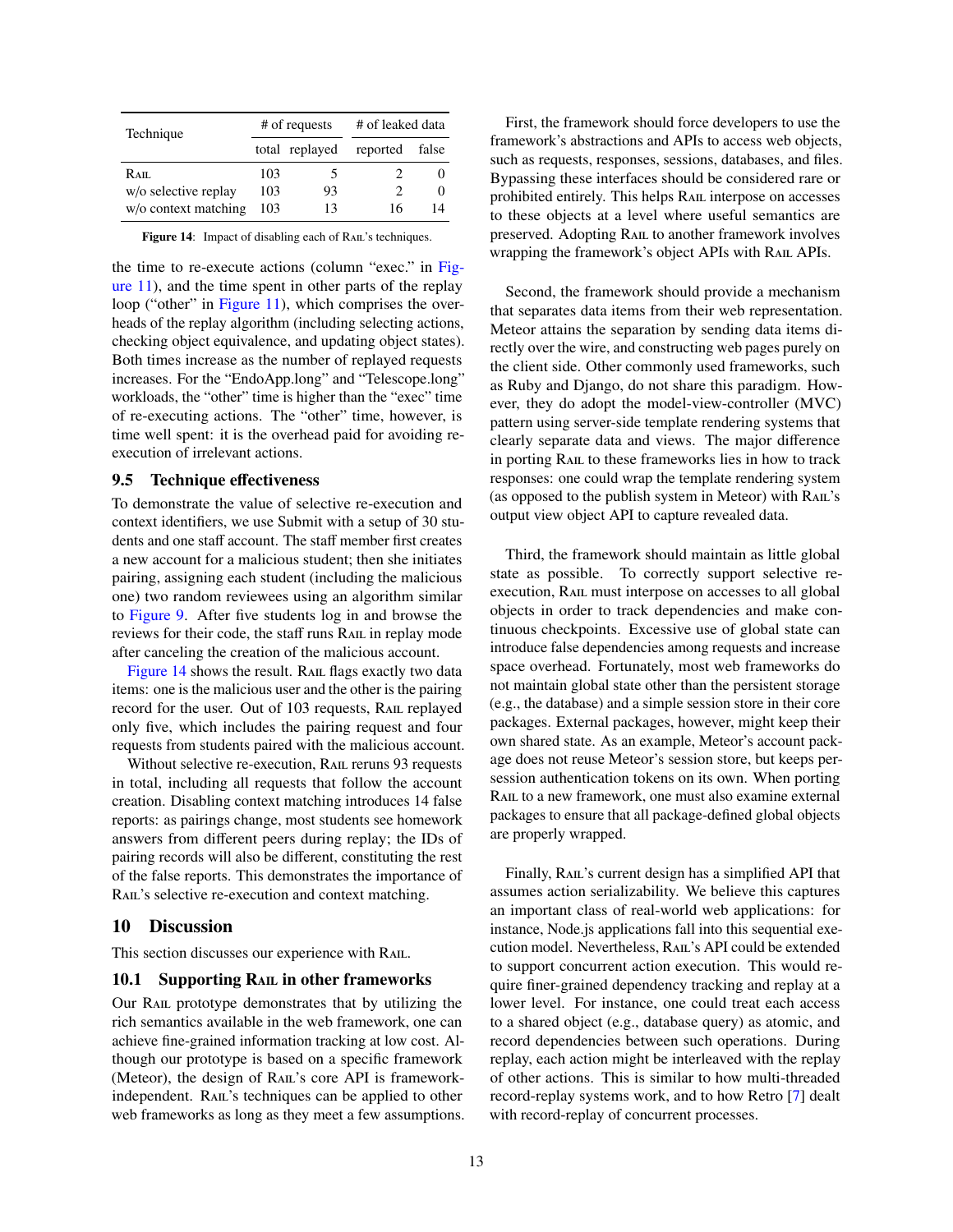# 10.2 Porting applications

Porting an application to RAIL is easy, because the framework wrappers do most of the work, such as wrapping and trapping accesses to global objects. In rare cases, if an application defines its own class of global objects, the programmer must wrap accesses to these objects using the RAIL API.

For most applications, no matter how large the code size is, the majority of changes will be for handling nondeterministic input. Since application stability must exploit high-level knowledge unavailable in the code, it cannot be implemented without help from developers. For example, no one knows better than the developer what the context identifier should be for a non-deterministic value. Identifying non-determinism in the code could be a potential challenge when porting applications.

Fortunately, there are only a handful of sources of nondeterministic input that have to be handled—for most cases they are date, time, and random numbers. These values usually come from the language's library calls, such as now() and random(). Simply hiding these library interfaces from developers could help them identify sources of non-determinism and force them to use RAIL's wrappers.

Simple program analysis can also help identify these sources of non-determinism, and can be used to suggest context identifiers, as we will discuss next.

#### 10.3 Choosing context identifiers

The goal of context IDs is to preserve application stability. As a general guideline, the context ID usually contains the primary key of the data item tied to the non-deterministic value, plus an optional string describing the purpose of the value. In this subsection, we illustrate this rule with examples we encountered in benchmark applications.

The most common use of context IDs is to generate random identifiers for new data items. For example, when generating a document ID for a new homework submission in [Figure 1,](#page-2-1) the context ID should be the pair (*homework\_ID*, *student\_ID*), which uniquely identifies a homework submission. Similarly, when adding a comment in Telescope, the context ID should contain the topic ID and the user ID. If multiple random values are requested using the same primary key within a single action, one can add descriptive strings to distinguish different invocations, like on lines 4 and 13 of [Figure 8.](#page-8-1) In practice, this process could be automated by a simple analysis of the database schema.

Another common use is to generate dates and timestamps. For instance, when a student adds a homework submission, the application needs to check the current date against the homework's deadline. Since the current date is not tied to any data item, we simply supply a constant string "checkdeadline" as the context identifier. The descriptive string helps distinguish this date query

from others in the same action, if any. Often, the calling function's name and signature can be used as the descriptive string when requesting the current date.

Context IDs also play an important role in preserving cryptographic randomness. For example, Meteor's account package uses the SRP protocol to authenticate user logins. Internally, SRP generates random values, and if they are not preserved, login will not replay correctly. In this case, we use the encrypted password as the context ID when generating the random SRP verifier, so that the same login password yields the same verifier during replay.

#### 10.4 Misuse of RAIL APIS

Inadvertent misuses of Rail APIs might affect Rail's accuracy. RAIL requires the developer to use the framework's standard interface to access global objects, such as the database. If the developer forgets to wrap applicationdefined global state with RAIL APIs, RAIL will miss the dependency, omitting relevant actions from selective replay. This will leave the replayed application in an inconsistent state, and likely lead to false negatives.

If the developer does not use Rail's wrappers to retrieve non-deterministic values, or inappropriately chooses context IDs, RAIL will produce a different value during replay. Consequently, requests that depend on these nondeterministic inputs (such as logins) will behave differently. The divergence will cause more actions to be replayed, and introduce false positives and false negatives.

Note that the worst outcome of API misuse is unnecessary re-execution and inaccurate reports. The entire replay process is guaranteed to terminate.

# <span id="page-13-0"></span>11 Conclusion

RAIL is the first system for precisely auditing past data disclosures in web applications. Based on rollback and replay, Rail introduces an explicit API that application developers must use to identify data items, track dependencies, and match up states. The API helps RAIL minimize state divergence and unnecessary re-execution, providing fast and precise auditing. Measurements with a RAIL prototype show that RAIL can precisely distinguish legitimate data disclosures from illegal ones caused by human mistakes. RAIL requires only minor changes to web applications and incurs a moderate performance overhead. RAIL's source code is publicly available at <https://github.com/haogang/rail>.

# Acknowledgments

We thank the anonymous reviewers and our shepherd, Landon Cox, for their feedback. This research was partially supported by the DARPA Clean-slate design of Resilient, Adaptive, Secure Hosts (CRASH) program under contract #N66001-10-2-4089, and by NSF award CNS-1053143.